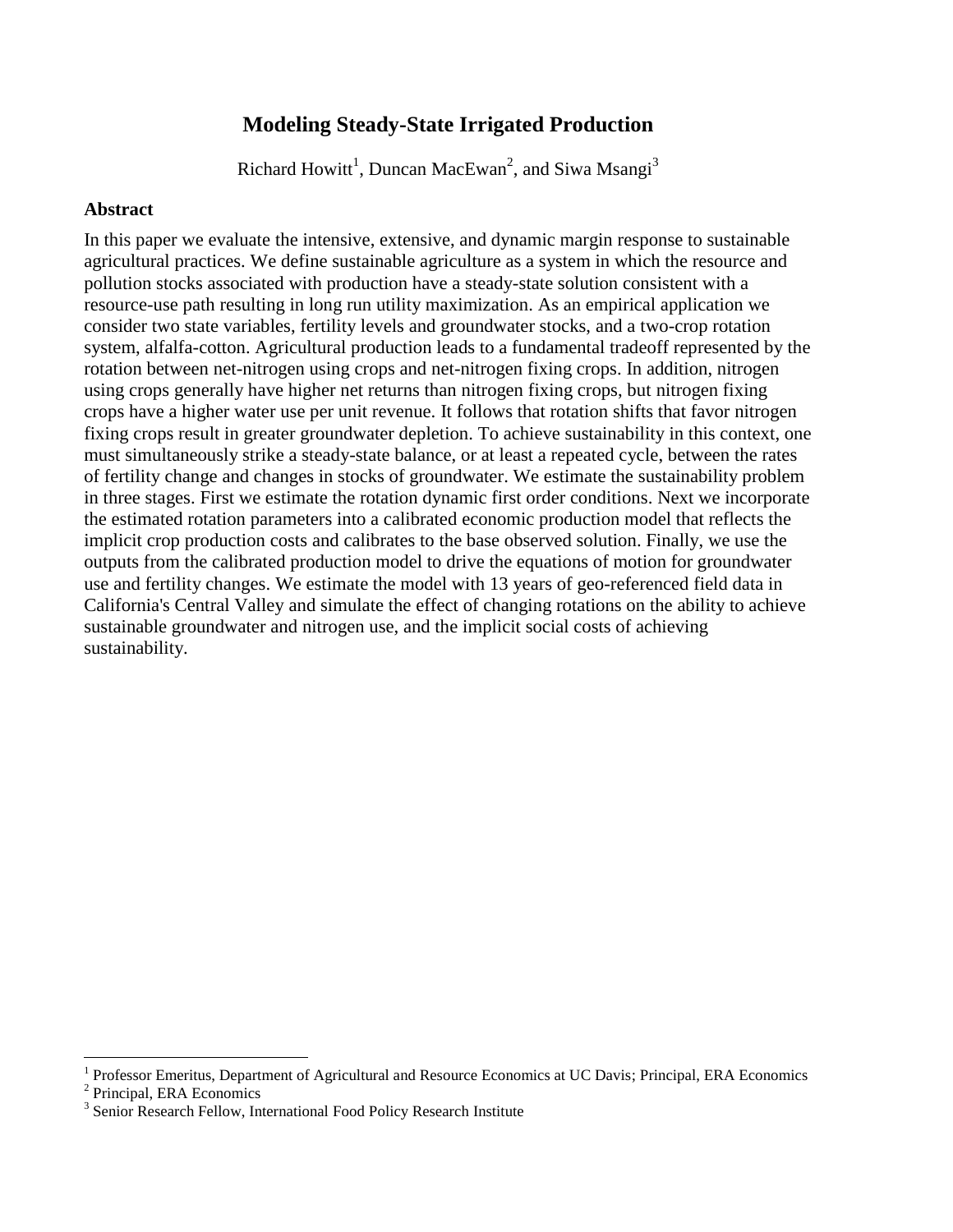### **Introduction**

Agriculture by its very nature seeks to increase the productivity of specific species by reducing the ecological entropy of the natural ecosystem. This reduction in entropy can be measured in terms of biodiversity or energy flows which are changed by the process of agriculture, a process that can be viewed as the addition of both energy and information to change an ecosystem. Early agriculture was initiated by crop selection, cultivation, irrigation, and rotation. Over the past 80 years the first three agricultural practices have bloomed and developed beyond all recognition, while the final aspect of rotations, traditionally used to maintain fertility and control weeds and diseases, has been steadily reduced in its importance to highly productive irrigated agriculture by the substitution of energy, chemicals and information. The remarkable productivity that this process has engendered is well known.

However, there is a growing concern over the depletion of natural resources and contamination of the environment by external effects of conventional high-input agriculture. The question arises as to whether the current system is sustainable. It is our view that the question of sustainability rests on whether an equilibrium steady-state natural resource use and economic feasibility exists. If such feasibility does not exist with the current technology, what technological shifts would enable an irrigated agricultural system to move towards the steadystate of water use, water and land quality maintenance, and economic viability? The central tenant of this paper and the resulting model is that sustainable irrigation systems can only be achieved by substituting rotational fertility and pest controls for some of the current level of applied chemical technology. In simple economic terms we propose that sustainability in irrigated agricultural systems can only be achieved by moving back around the isoqant production curve towards a greater reliance on crop and probably livestock rotations.

For purposes of simplicity and empirical convenience, we locate our empirical example in an agricultural region of Southern California called Kern County, and identify fields rotated with two major crops, namely, alfalfa and cotton. Similarly we characterize the effect on the agricultural resource base in terms of water quantity, measured in this case by depth to groundwater, and water quality measured by the principal pollution in the region, namely the concentration of nitrates in the groundwater. We focus on these two effects because we feel that they dominate the resource base used in irrigated agriculture in many parts of the world.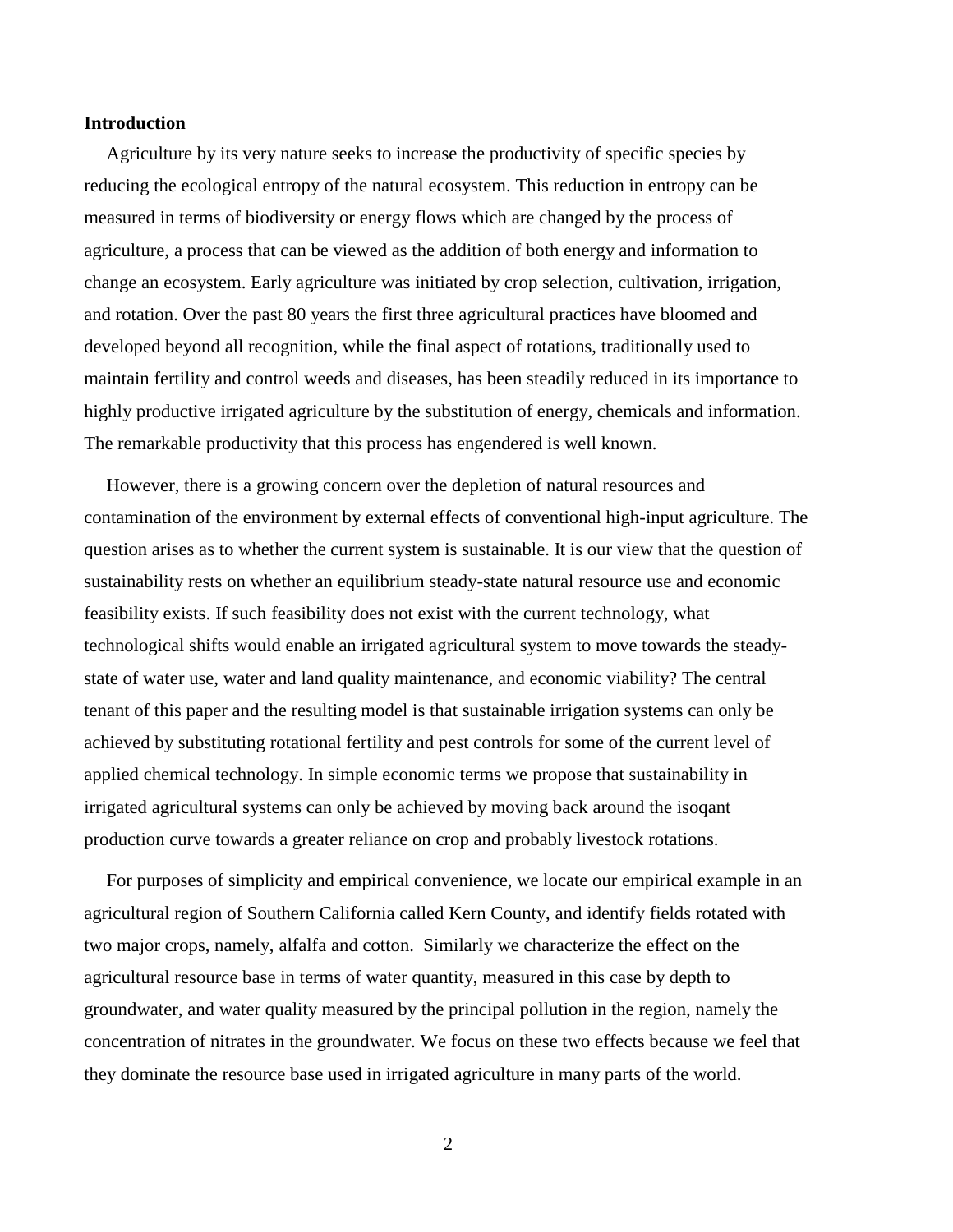The contributions of this paper are three-fold, (i) quantify the dynamics of agricultural rotations, (ii) incorporate the dynamics of agricultural production into a calibrated optimization model, and (iii) use the model to estimate the dynamic steady-state and implicit costs of sustainability. We consequently offer contributions in applied modeling, estimation and calibration methods, and policy application. The paper is structured as follows. First, we discuss and define sustainability to put the policy application in this paper into context. Next, we present our three-step modeling and estimation framework. We conclude with a policy example for the study region of Kern County and discuss application to other regions and externalities.

### **Global Costs of Unsustainable Production**

Sustainable practices require that resource use follows a steady-state dynamic solution which results in long run utility maximization. In the absence of this sustainable path, we expect to deplete or degrade the available resource. We see this trend in a number of areas and applications.

In many regions of the world with irrigated agriculture current levels of water use are unsustainable. We can measure sustainability by the current rate of overdrafting of groundwater supplies. A recent study Gleeson et al.(2012) used a worldwide hydrologic model to estimate that almost a quarter of the world's population, 1.7 billion people, live in regions where groundwater is being overdrafted and used in an unsustainable manner. They also show that many of the overdrafted regions are those in which water supplies are most critical and urban and agricultural water stress is the highest. In California, the United States Geological Survey has recently released a study using satellite images that shows the rate of subsidence in California's Central Valley is greater than previously estimated (Sneed et al, 2013). The USGS estimates subsidence at more than 1 foot per year in some areas, creating substantial strain on California's state and federal water conveyance infrastructure.

In addition to overuse, surface and groundwater global supplies are threatened by quality degradation due to unintended salinity or chemical pollution. In the Central Valley of California Harter et al. (2012) show that nitrate pollution of groundwater stocks has risen to the level where it poses a severe health hazard to several agricultural communities. Salinization is the oldest water quality problem facing irrigated agriculture and has been responsible for removing several established irrigation systems and civilizations. A recent study by Schoups et al. (2005) estimates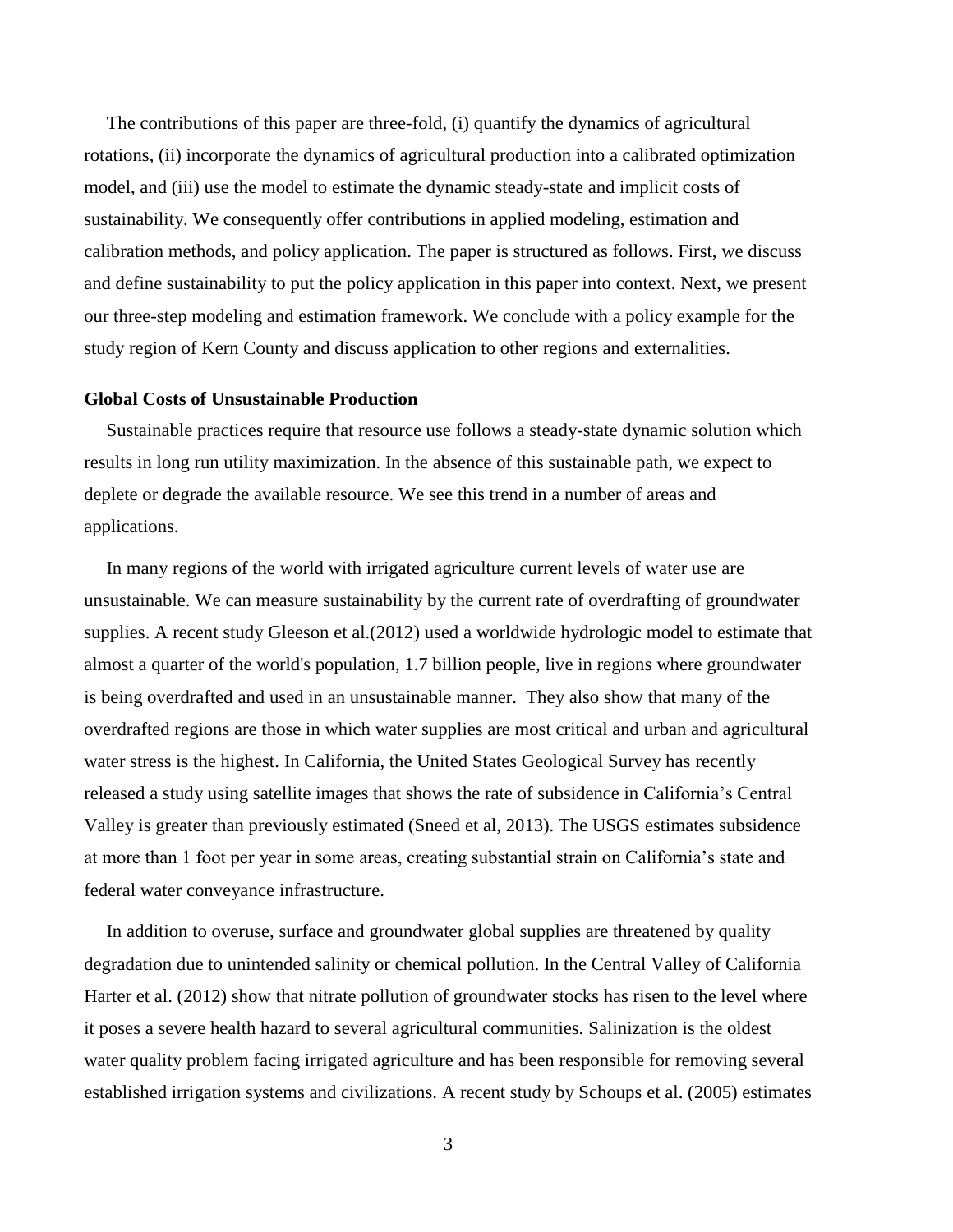the scope of the global problem salinity affects between 20 and 30 million hectares. They show that salinity is a growing concern for irrigated agriculture along the Westside of California's Central Valley.

Groundwater overdraft and water quality degradation are difficult to quantify on a broad scale. Pitman and Lauchli (2002) estimate that at least 20% of the 227 million hectares of worldwide irrigated land suffers from reduced yields due to secondary salinization. Ghassemi et al. (1995) estimate the cost, in constant 1995 dollars, to be at least \$12 billion. In addition to the costs of salinization, contamination by heavy metals and pesticides may be a more serious longterm threat to groundwater. These contaminants move slowly through the aquifer and are essentially irreversible once established. Other pollutants such as nitrogen and salinity can be treated if groundwater is pumped and used on crops which are tolerant to salts and heavy metals and enable some removal of these contaminants by the crop harvest.

We think the contribution of irrigated agriculture towards world food production and the threat of unsustainable production on the long-term prospects for irrigated agriculture warrant a formal and empirically-based modeling approach. Such an approach will help encourage future research on what the process of achieving sustainable irrigated agriculture involves, and may show what technological shifts would be needed to achieve sustainability in both water quantity and quality while maintaining viable economic production.

### **Defining and Modeling Sustainable Irrigated Production**

The lack of importance of rotations to most agricultural economists is shown by the standard microeconomic analyses of agricultural production that define their classification of response in terms of the intensive and extensive margins production. MacEwan and Howitt (2013) argue that there is a third margin of adjustment in agriculture that reflects the positive or negative intertemporal effects of continuous or rotational cropping. They term this dynamic effect on agricultural productivity the "dynamic margin", and propose that a full intertemporal microeconomic analysis should include both the intensive and extensive static margins, in addition to the dynamic margin. They argue that only in the context of all three dimensions can one correctly reflect productivity and the user cost of the resources used in agriculture.

To evaluate the intensive, extensive, and dynamic margin response to sustainable agricultural practices, we define sustainable irrigated agriculture as a system in which the resource and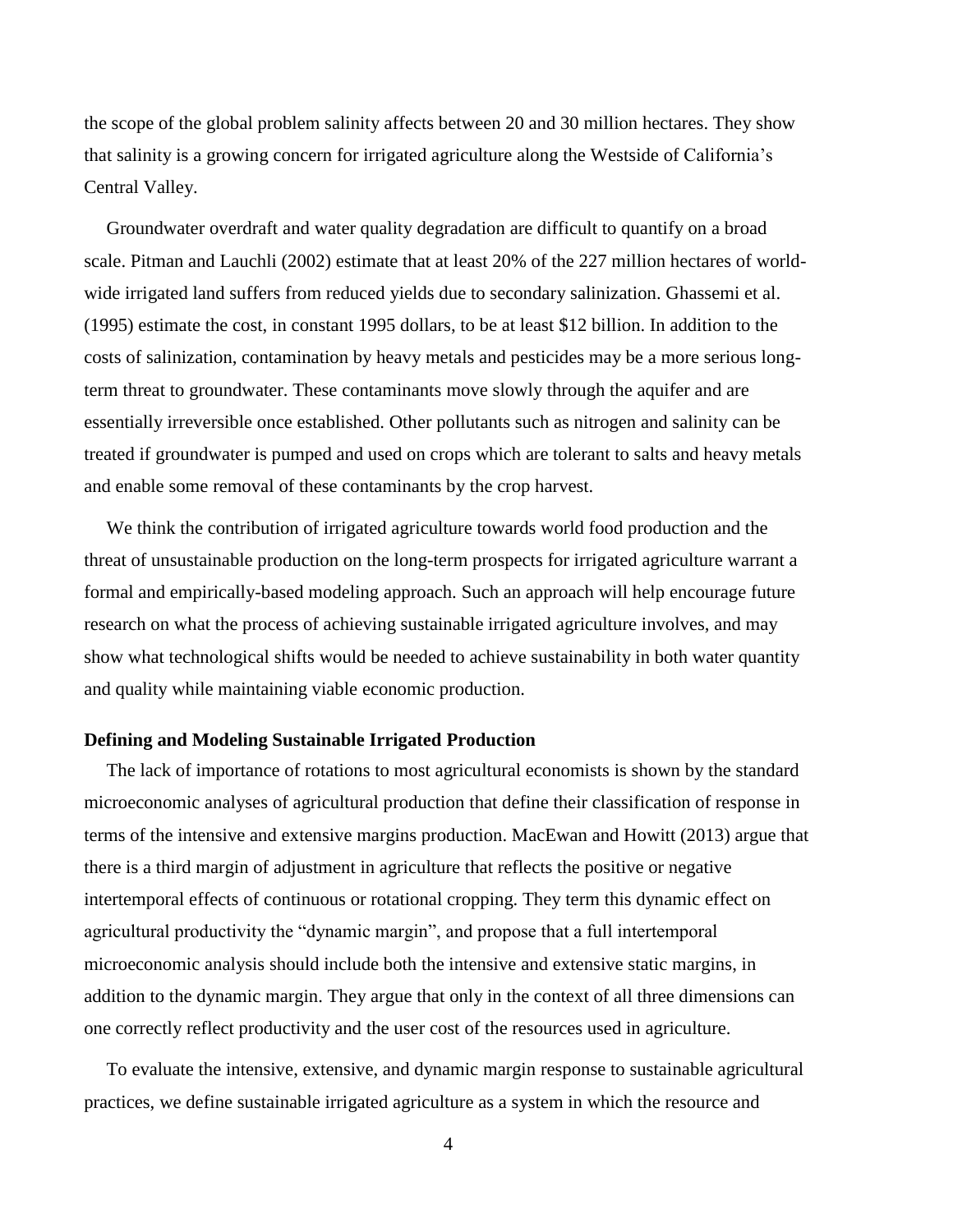pollution stocks associated with production have a steady-state solution that is consistent with a resource-use path that results in long run utility maximization. There is a substantial body of literature which defines sustainable systems in a more general economic equilibrium. Our approach defines sustainability as only depending on the sustainability of the utility of the consumers. This definition of sustainability has several attractive features, most notably it is consistent with patterns of resource use that may be systematically depleting the natural resource stock, as long as it is invested sufficiently well in alternative capital assets that maintain or grow the utility of consumers. Essentially, the utility approach treats renewable resources as extractive resources with finite horizons if their productivity, compared with alternative uses of the capital, is low. A classic paper showing the logical conclusion of this approach is by Spence (1974) who long ago noted that the reproductive rate of Blue Whales is below the rate of return of treasury bills, and thus the optimal long-term equilibrium is to drive Blue Whales into extinction and turn them all into treasury bills. We refine the strict utility-maximization approach and take a more ecological viewpoint of sustainability and define it in terms of a path that results in steady-state of water quantity and quality, while maximizing net returns and presumably long run utility from an irrigated agriculture system.

Agricultural production leads to a fundamental tradeoff which, since the advent of the Norfolk Four Course rotation in the  $18<sup>th</sup>$  century, is represented by a rotation between net-nitrogen using crops and net-nitrogen fixing crops. In addition, nitrogen using crops generally have higher net returns than nitrogen fixing crops, but nitrogen fixing crops have a higher water use per unit revenue. It follows that rotation shifts that favor lower applied nitrogen requirements will result in reduced leaching of nitrates but greater groundwater depletion. In most cases, the adoption of crop intensification technologies results in greater use of both nitrogen and water. Sustainable intensification recognizes that, to offset these, we must have a change in the rotation to preserve the physical steady-state between groundwater and nitrogen use. The sustainability problem is, in this context, one of simultaneously striking a steady-state balance, or at least a repeated cycle, between the rates of nitrogen pollution and changes in stocks of groundwater.

We can think of this problem in several dimensions. The existence of steady-state equilibrium of groundwater and nitrate levels can be visualized using a phase diagram. The existence of steady-state depends on the starting levels of nitrates and groundwater and in the, yet unknown, rates-of-change and use of these resources in production. The problem is further complicated by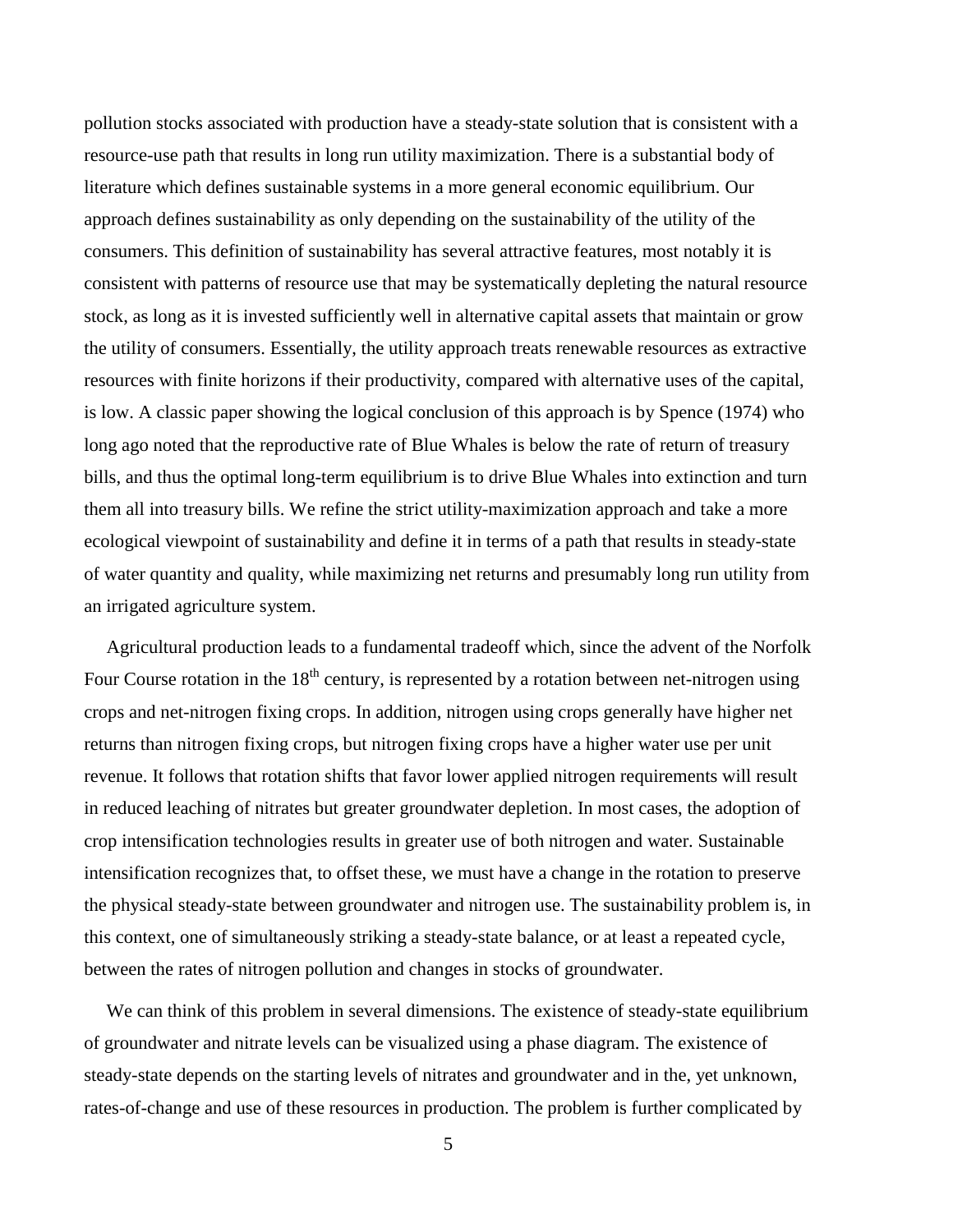the static intensive and extensive margin, which means the grower has the ability to shift land use and input use intensity. Shifts around the farm-level production surface, even along the same isoquant, presumably lead to a different dynamic system and steady-state equilibrium.

As an empirical application we consider two state variables, water quality in terms of nitrate levels in the groundwater, and groundwater stocks measured by the depth of groundwater in the aquifer. We model a two crop rotation system, alfalfa and cotton, observed over a set of fields on a single farm where fields are assumed to have a uniform physical capital endowment. While fallow is often included in the rotation for short periods, it is excluded in this example for empirical simplicity. We use this framework to simulate the effect of changing rotations on the ability to achieve sustainable groundwater and nitrogen use, and the implicit social costs of achieving sustainability. In addition, we conjecture that different intensification technologies will notably change the ability to achieve steady-state resource use.

We develop a sequential-estimation framework for the agriculture sustainability problem that includes three stages. First, we estimate the rotation dynamic first-order conditions using georeferenced field-level data in Kern County and the method developed by MacEwan and Howitt (2013). Their approach uses the dynamic first order conditions to infer the expected yield change above or below the expected average, adjusted for soil type salinity and water availability, which explains the observed actions of the farmer and switching crops. Next, we incorporate the estimated rotation parameters into a farm-level calibrated economic production model that reflects the implicit crop production costs and calibrates to the rotational path that is observed in the base data. This stage uses standard calibration methods such as in Howitt et al (2012) that utilize prior econometric estimates of the elasticities of supply, elasticities of substitution and elasticities of the demand. In the last stage, we use the outputs from the calibrated production model to drive the equations of motion for groundwater use and fertility changes.

### **Dynamic Switching Crop Rotation Problem**

To quantify the dynamic margin of adjustment we need to first understand the inter-temporal effects of crop rotation. We apply a method proposed by MacEwan and Howitt (2013) that imposes the dynamic first-order conditions of the observed rotation in order to estimate the dynamic switching costs. Their approach uses a three-step procedure where rotation systems are first identified using a sequence identification algorithm, the corresponding dynamic first-order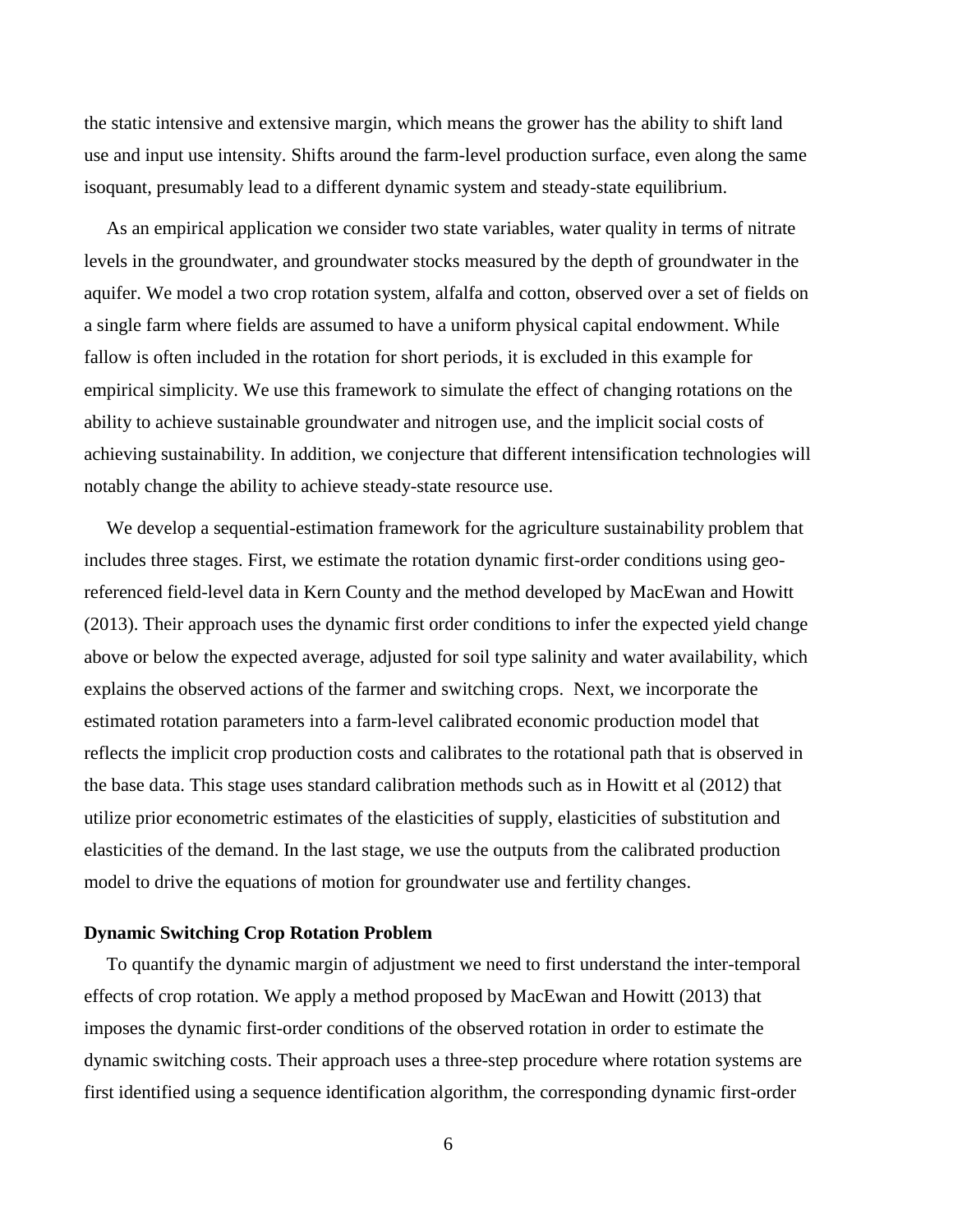conditions are derived, and then they estimate the corresponding rotation parameters. We are able to leverage our empirical framework and identify fields in an alfalfa-cotton based rotation, thereby circumventing the first step. Alfalfa is treated as a fixed four-year perennial crop.

 We specify the rotation estimation problem as follows. Consider alfalfa as a four year crop, and define crops alfalfa and cotton as *i* and  $k \in \{a, c\}$ . We denote the crop-specific prices as  $p_i$ , yield as  $y_i$ , and variable costs of production as  $F_i$ . Equation (1) defines the profits generated from the field planted in crop *i* for year *t*, in the absence of rotation effects. Average yields and production costs are assumed constant over time.

$$
\pi_{t,i} = p_{t,i} y_i - F_i \tag{1}
$$

Annual crop yields vary due to a range of stochastic factors including weather shocks and management effects. We estimate the average yield variance from a time-series of countyspecific average yields,  $\sigma_i^2$ , and allow stochastic yield shocks to follow a stationary normal distribution,  $\varepsilon_i \sim N(0, \sigma_i^2)$ . Equation (2) represents field profits with stochastic average yields.

$$
\pi_{i,i} = p_{i,i} \left( y_i + \varepsilon_i \right) - F_i \tag{2}
$$

In practice, crop rotation affects both crop yield and production costs. For empirical simplicity we allow for inter-temporal crop yield effects and fix average production costs. We allow for a one-period rotation effect lag in the model. In other words, the previous crop is the only factor that affects today's crop yield. We introduce the parameter  $\Gamma_{ijk}$  for the yield carry-over effect and we measure the rotation effects as deviation from the mean,  $\bar{y}_i$ . The *i*, *k* entry of the matrix  $\Gamma$ represents the yield adjustment from planting crop *i* today given that the farmer planted crop *k* in the previous year. We allow the parameters to represent both positive and negative agronomic effects from rotating crops. We can now define the current period profits,

$$
\pi_{t,i} = p_{t,i} \left( \left( \overline{y}_i + \varepsilon_i \right) - \Gamma_{i|k} \right) - F_i \tag{3}
$$

Rotation effects may be positive or negative, depending on the relationship between the crop planted in the current and previous period. In our example, cotton extracts a relatively large amount of nutrients from the soil, whereas alfalfa replaces soil nutrients. Cotton-cotton rotation decreases average yields and requires additional nitrogen application, whereas alfalfa-cotton requires lower nitrogen application. We assume that soil quality and salinity are constant across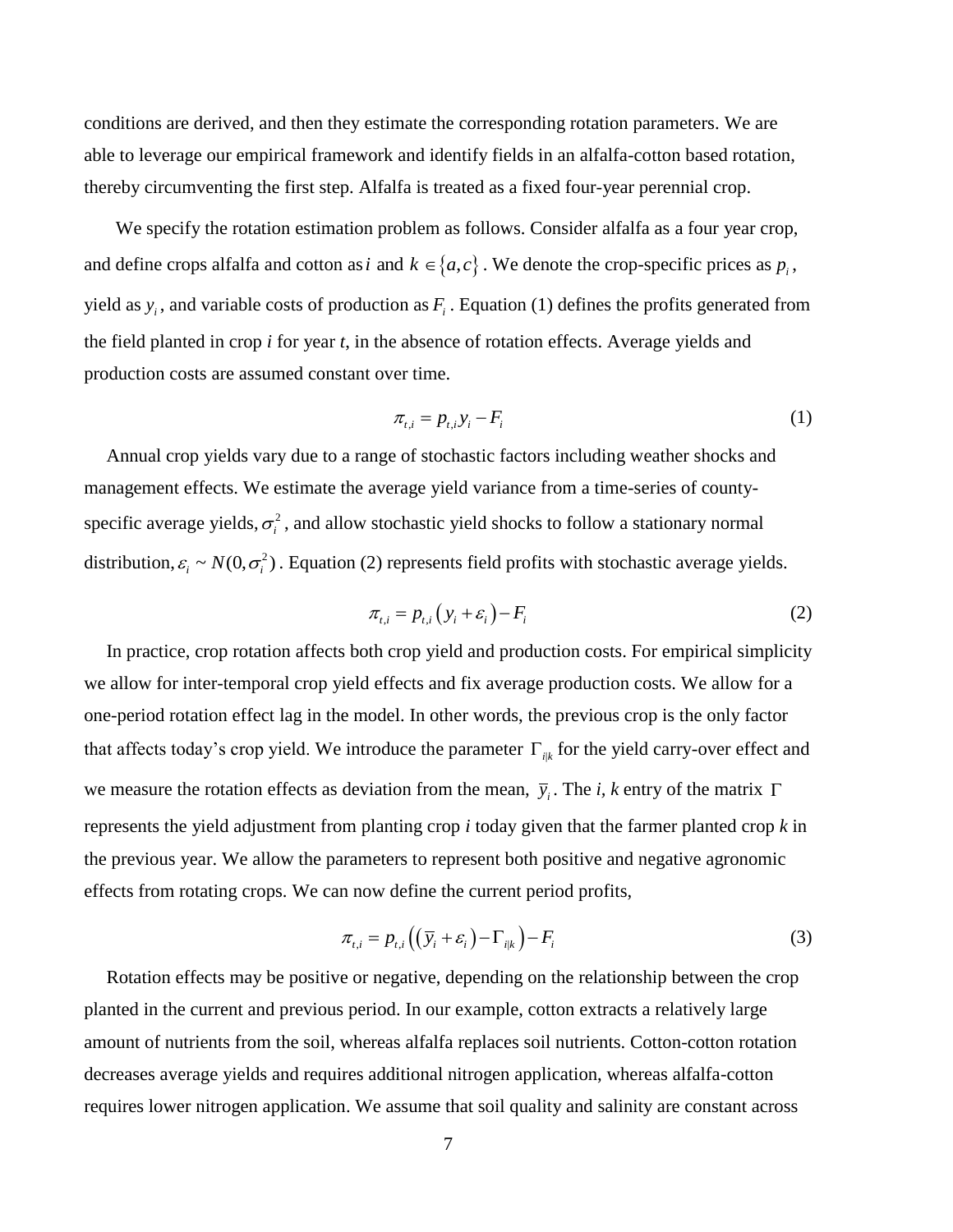all fields in our dataset. As we discuss below, we estimate our model using data from a subset of fields on a single farm and consequently feel that this assumption is a reasonable empirical simplification.

We can derive the corresponding set of Euler conditions that must hold for the observed base alfalfa-cotton rotation. Variations on the base rotation system result from economic factors including changes in relative prices, costs, resource constraints, or changes in field-specific physical capital. We consider the effect of changes in some of these factors in the policy simulations in the following sections of this paper. Given *n* fields we can write the corresponding set of Euler equations which must hold at any time *t*, where we have suppressed the timesubscript.

$$
\pi_{n,a|c} \ge \pi_{n,a|c} \tag{4}
$$

$$
\pi_{n,c|a} \ge \pi_{n,a|a} \tag{5}
$$

Equations (4) and (5) describe the first-order switching conditions of the field-level crop rotation problem. We discuss estimation of these conditions in a subsequent section.

#### **Dynamic Calibrated Optimization Model**

The rotation model tells us the dynamic switching cost of the cotton-alfalfa rotation. To estimate sustainability and grower response to policies, we require a framework that allows for simulation of policy alternatives. We specify a calibrated optimization model of the alfalfacotton farm-wide operation.

We specify the calibrated optimization farm model using the method of Positive Mathematical Programming (PMP), after the procedure in Howitt et al (2012). We make a modification to the calibration procedure to account for the dynamics of crop rotation. Standard PMP uses available data in the form of supply elasticities, average production costs, and observed land use in order to calibrate model parameters. The calibrated model reproduces the observed base year solution in inputs and outputs. This procedure works as expected so long as the observed production process is in steady-state equilibrium. We argue that the standard PMP procedure omits the dynamic effects of crop rotations. We consequently adjust the calibration process.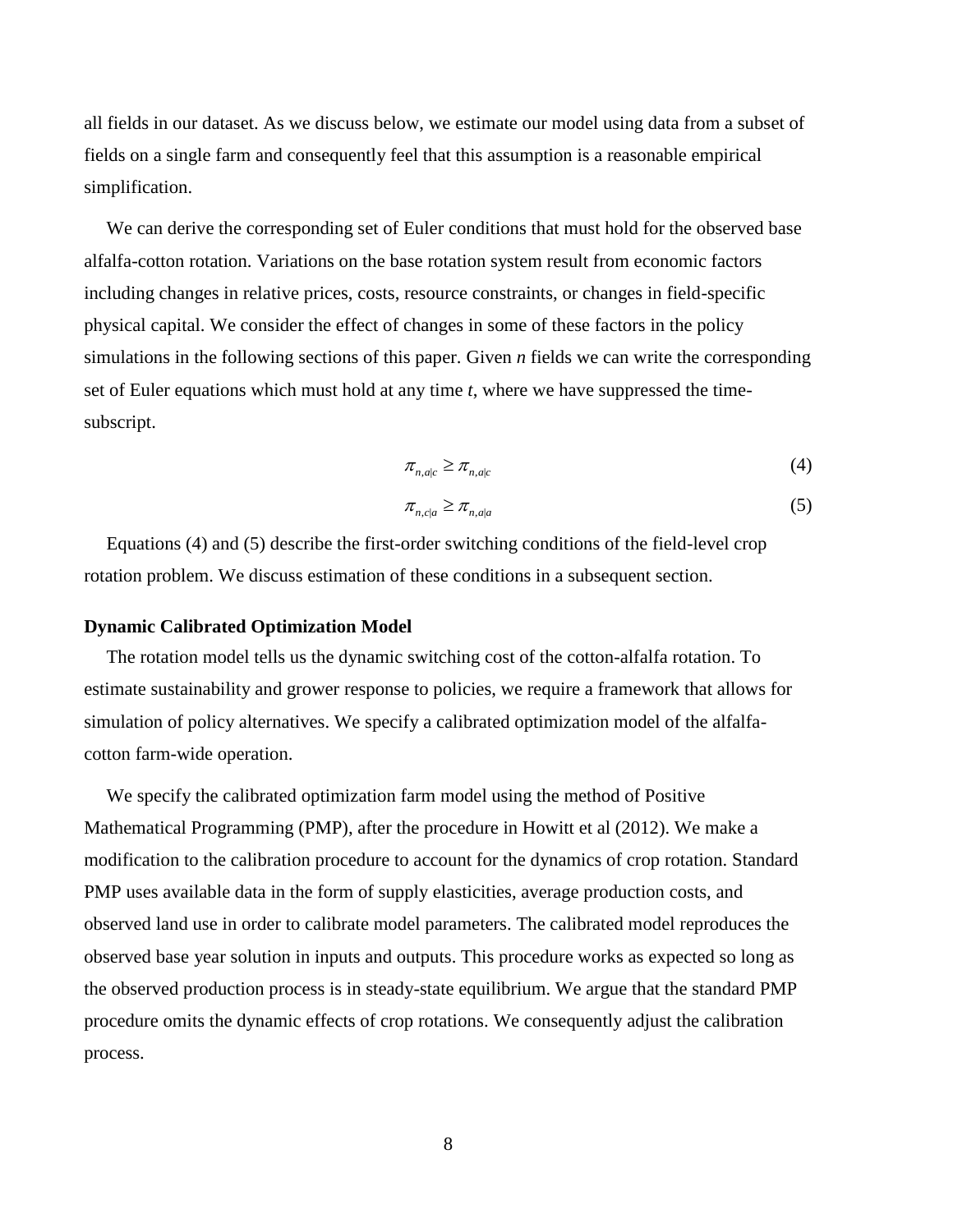Cotton and alfalfa production, in the absence of rotation effects, follows a Constant Elasticity of Substitution (CES) production relationship. The CES allows for limited substitution between inputs. We allow four inputs to production: land, labor, other supplies (fertilizer), and water.

Water is available from two sources, groundwater and surface water. We can write the CES as,  
\n
$$
Y_i = \tau_i \left[ \beta_{i, land} x_{i, land}^{\rho_i} + \beta_{i, labor} x_{i, labor}^{\rho_i} + \beta_{i, supply} x_{i, supply}^{\rho_i} + \beta_{i, water} x_{i, water}^{\rho_i} \right]^{v/\rho_i},
$$
\n(6)

and we use exponential PMP land cost functions,

$$
C_i(x_i) = \delta_i e^{\gamma_i x_{i,land}}.
$$
\n(7)

The calibration procedure follows the standard three-step PMP procedure detailed by Howitt et al (2012). To account for the observed rotation we include the observed lagged crop acreage in the first-step calibration procedure. We specify the rotation problem with a one-period lag, thus the previous season observed acreage allocation influences current season yields. We assume that each field on the farm has homogenous production conditions (absent rotation effects). Consequently, it is the average proportional allocation of acreage that contains necessary rotation information and we can calibrate the farm-wide model by taking a rotation-adjusted average yield for the two crops. We define  $XB_{t,i}$  as observed land use in time period *t* for crop *i*. We calibrate the model to period *t*, taking into account lagged crop acreage in time period *t-1* and the estimated rotation switching costs. Let  $\varphi$  denote the proportion of fields in first, second, or third year alfalfa and we can define the rotation yield adjustment,  $R_{i,i}$ , for alfalfa,

$$
R_{t,a} = \frac{\left(\Gamma_{a,a}\left(\varphi X B_{t-1,a}\right) + \Gamma_{a,c}\left((1-\varphi)X B_{t-1,a}\right)\right)}{X B_{t-1,a}},
$$
\n(8)

and for cotton,

$$
R_{t,c} = \frac{\left(\Gamma_{c,c} \left(XB_{t-1,c} - (1-\varphi)XB_{t-1,a}\right) + \Gamma_{c,a} \left((1-\varphi)XB_{t-1,a}\right)\right)}{XB_{t-1,c}}.
$$
(9)

Equation (8) shows the farm-wide average alfalfa yield after accounting for the observed rotation. Some proportion of fields,  $\varphi$ , are alfalfa stands in first, second, or third year of production. These fields will stay in alfalfa for period *t*, given our assumption of a four-year alfalfa rotation. We can let  $\varphi = 0.75$  if we assume an initial uniform distribution of fields across the farm. Equation (9) shows the farm-wide average cotton yield. Again, we observe some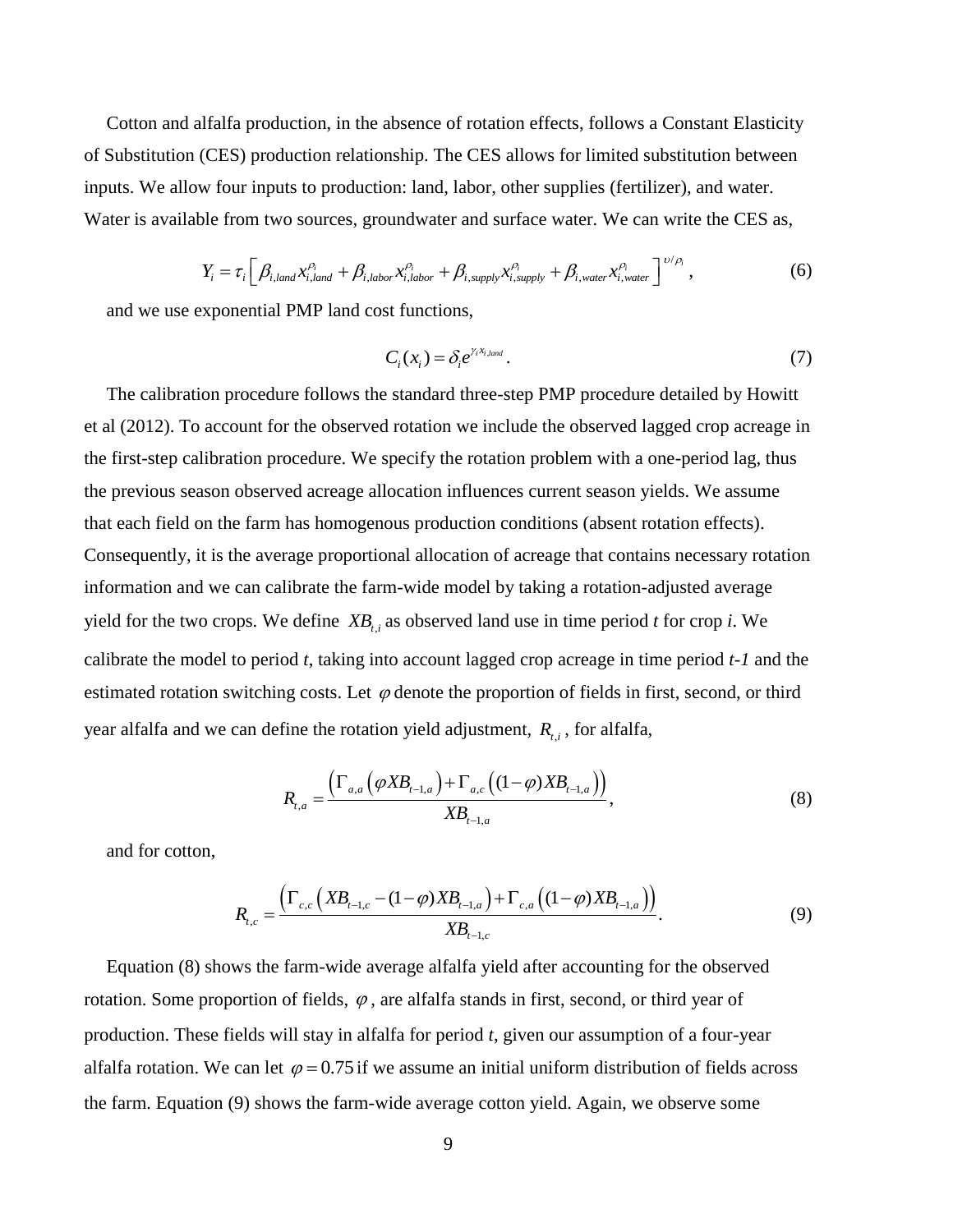proportion of fields rotated from alfalfa into cotton  $(1 - \delta)$  and it follows that the other fields were rotated as continuous cotton. Let  $\bar{y}_{t,i}$  denote observed average yield in period *t*, then we calculate the rotation-adjusted yield for cotton and alfalfa in the calibration period *t* as,

$$
YR_{i,i} = \overline{y}_{i,i} + R_{i,i}.
$$
\n<sup>(10)</sup>

The resulting calibration problem is what we term "quasi-dynamic PMP." We proceed with the three-step calibration procedure and sequential diagnostic process to first derive the shadow values on the resource and calibration constraints, calibrate the exponential PMP cost functions given observed average response elasticities, and finally calculate the CES parameters. The quasi-dynamic aspect of this calibration procedure is that the observed yields in the base-year *t* are adjusted to account for lagged observed planting decisions. Consequently, the dynamic rotation effects are brought into the resource and calibration shadow values and carried through the PMP calibration procedure.

We can write the calibrated farm profit maximization problem for any period *t* (suppressing the time subscript) as

$$
\max p_i Y_i - C_i (x_{i, land}) - \sum_{j \neq land} \sum_i \omega_j x_{i,j}
$$
\n
$$
\text{subject to}
$$
\n
$$
\sum_i x_{i,j} \le B_j
$$
\n
$$
\sum_i x_{i, water} \le \text{GW} + \text{SW}
$$
\n(11)

We have defined  $x_{i,j}$  as amount of input *j* used to produce crop *i* at cost  $\omega_j$ , and  $B_j$  as the resource availability constraint. We let  $\omega_{\text{water}}$  be equal to the weighted average water cost between surface and groundwater in the region. Finally, GW and SW correspond to groundwater and surface water use on the farm.

The grower manages the farm to maximize profits subject to resource availability, resource costs, and average crop prices. In this framework we are able to estimate the static intensive and extensive margin response to policies. Additionally, we have incorporated the dynamic margin of adjustment through the lagged observed crop planting decisions and yield switching costs. The model will calibrate to any year *t* observed land and input use, given the observed lagged crop acreages.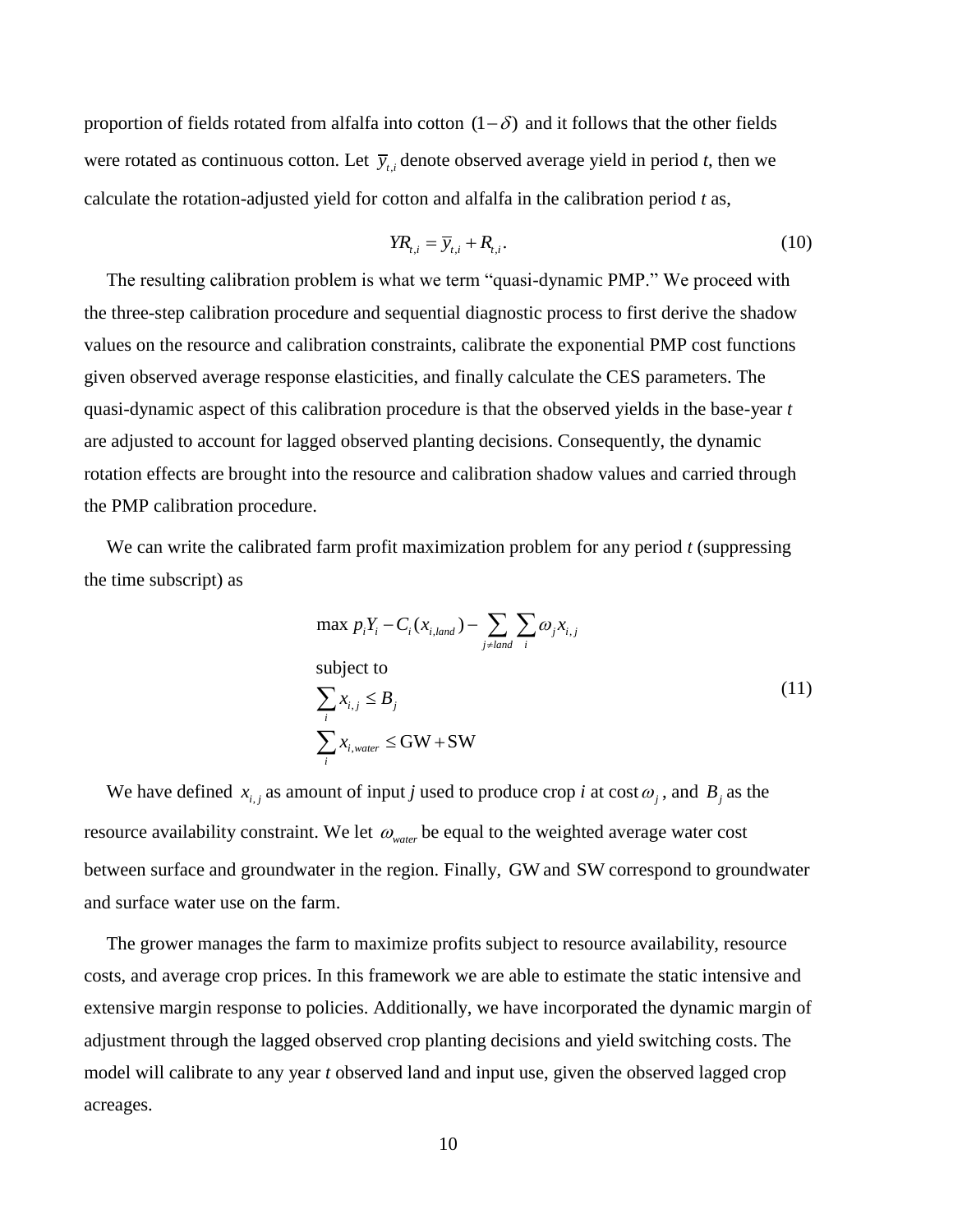### **Dynamic Nitrate and Groundwater Model**

Finally we link the calibrated farm profit maximization model, with rotation switching costs, to a dynamic framework for nitrates and groundwater. Nitrogen-based fertilizers are essential for modern cropping rotation systems and help ensure that we are able to meet global food demand. However, when fertilizer application exceeds plant demand and denitrification capacity of the soil this can lead to leaching into the groundwater. Point and non-point sources of nitrate contamination include fertilizer and manure, dissolved nitrogen in irrigation and septic tanks and dairy lagoons. In this paper we model a simplified dynamic framework for nitrate concentrations in groundwater and isolate the effect of fertilizer application on the Kern County farm over an assumed closed groundwater basin.

We model a system where nitrogen is applied as fertilizer to the crops in the rotation as a fixed average requirement in pounds per acre. We assume zero runoff and a fixed proportion for plant uptake, leaving the remaining proportion available for leaching. Denitrification, immobilization, and mineralization are modeled as a function of applied water and depth to groundwater. Increased irrigation water application increases leaching, and increased depth to groundwater leads to greater denitirfication.

Alfalfa increases and cotton decreases available soil nitrogen and thus potential nitrate leaching. As the ratio of alfalfa to cotton changes across the farm there will be a corresponding shift in the total amount of nitrates leached into the groundwater. The rate of change depends on the alfalfa-cotton ratio and relative differences in applied nitrogen and applied water. Define  $AN_{t,i}$  as applied nitrogen to crop *i* in period *t*, and *nf* and *nl* as the crop use adjustment and leaching factors specific to the farm. Recall that  $x_{i,j}$  is amount of input *j* used for crop *i* and we can define the nitrate dynamic equation as:

$$
N_{t+1} = N_t + \frac{\sum_{i} nf \cdot AN_{t,i} \cdot x_{i,land} - \sum_{i} N_t \cdot x_{t,i,water}}{nl \cdot (TDL_t - RC_t)}
$$
(12)

Alfalfa has higher evapotranspiration than cotton and thus requires more irrigation water. We include a dynamic feedback between depth to groundwater and pumping cost. We calculate the change in depth to groundwater as,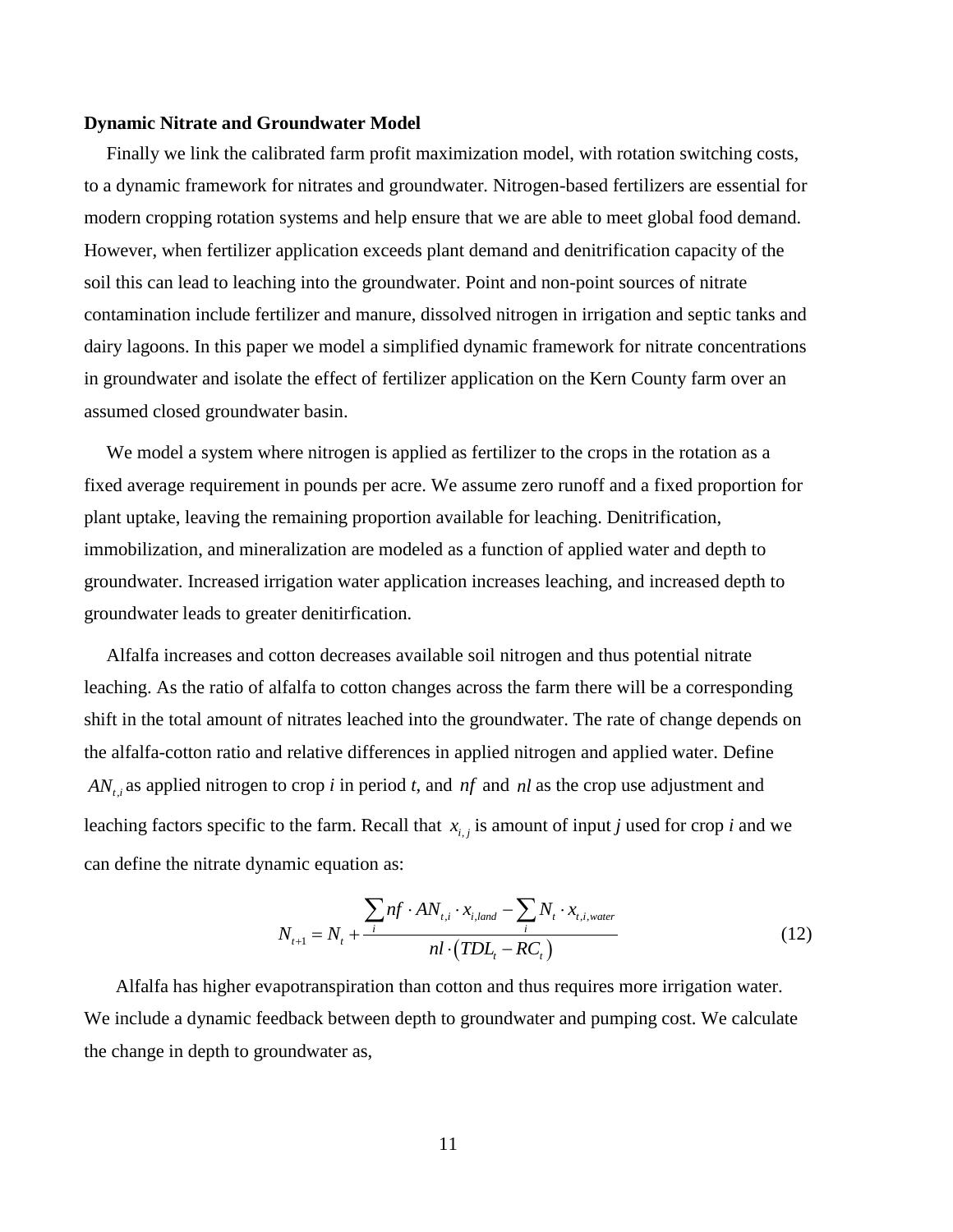$$
AF_{t+1} = RC_t - \sum_{i} (1 - DP_i) x_{t,i,water}
$$
\n(13)

Where  $AF_{t+1}$  is acre-feet of recharge in period  $t+1$ ,  $RC_t$  is recharge in period  $t$ ,  $DP_i$  is the deep-percolation factor for each crop, and  $x_{t,i,water}$  is water applied to crop *i* in period *t*. Finally, the change in depth depends on the area of the groundwater basin, *BAS* , and we can calculate the change in depth as

$$
CHG_{t+1} = \frac{AF_t}{BAS}.
$$
\n(14)

Pumping costs will vary with changes in depth to groundwater. We calculate the total cost of groundwater as the sum of fixed, O&M, and energy costs. Energy costs are based on a blend of agricultural power rates in the area. We can write average groundwater cost per acre foot in year *t+1*, as

$$
c_{t+1,i,gw} = fixed + \left[ \left( \frac{1.02ce}{eff} \right) + OM \right] TDL_t,
$$
\n(15)

where *fixed* is the fixed cost of groundwater pumping per acre-foot representing the amortized fixed costs of the pump and well. The parameter *ce* is the cost of electricity per kilowatt-hour. Well efficiency ( *eff* ) captures the effectiveness of wells to yield water accounting for energy loss due to friction, etc. *OM* represents operation and maintenance costs. Finally, *TDL<sup>t</sup>* is the total dynamic lift in feet in year *t*, which includes both static lift and dynamic drawdown.

As the ratio of alfalfa to cotton increases we expect the farm to use more water and apply less nitrogen. Consequently, nitrate contamination will decrease and the groundwater table will decrease. The converse is also true. For a sustainable policy we seek to reach a steady-state balance between the rates-of-change of these two factors consistent with long-run utility maximization.

# **Data and Estimation**

At this point we have specified a series of models used to estimate agricultural sustainability. The first stage is the estimation of a rotation switching model. This model, which uses the lagged crop as an indicator variable for the current fertility level, can be estimated either by direct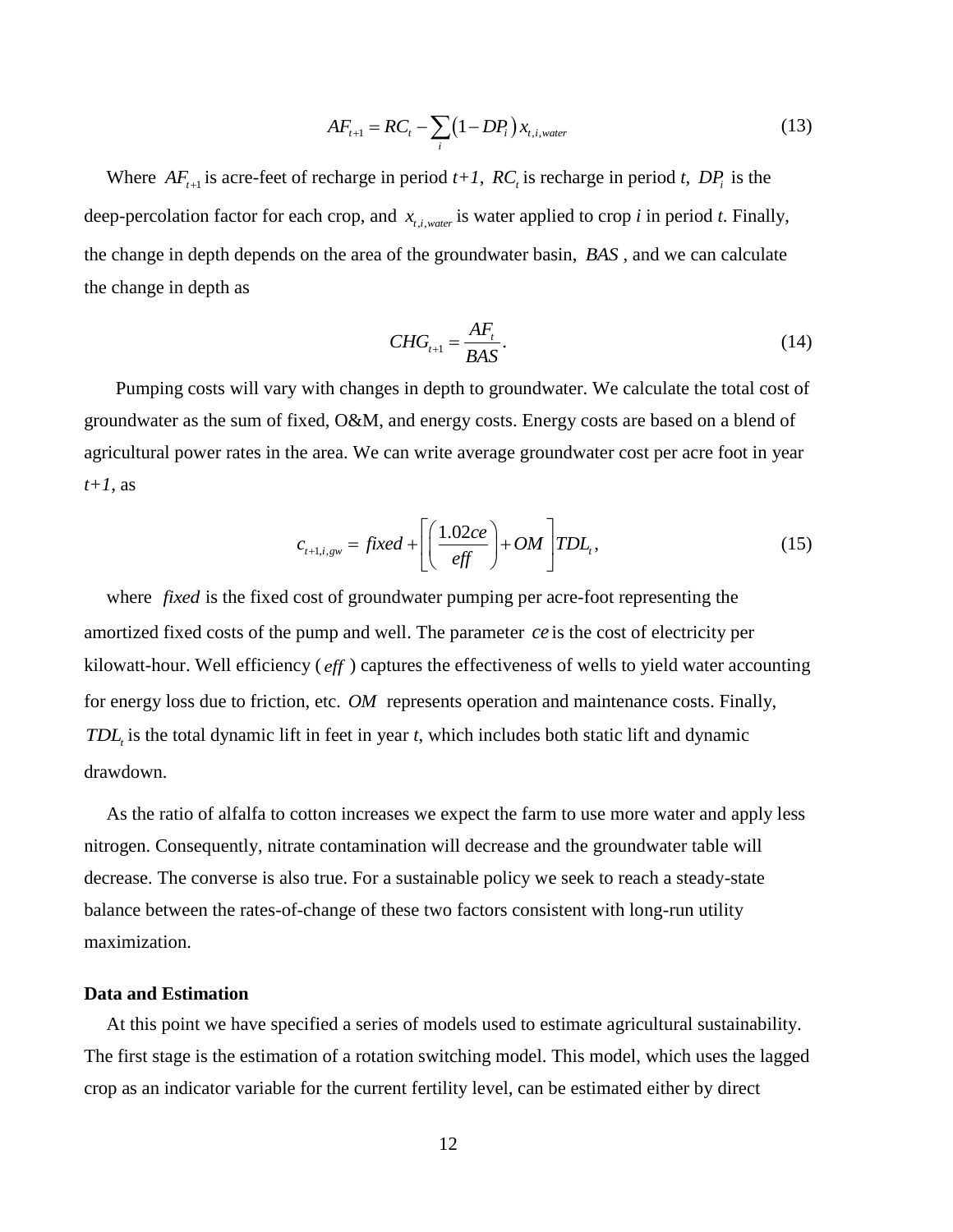observation of crop switching behavior of optimizing producers, or indirectly using crop growth models to simulate the effects of lagged crops. In the second model stage, parameters describing the effect of the lagged crop are incorporated into a calibrated economic production model that reflect the implicit crop production costs, and calibrates to the base observed solution. In the third stage of the model, the outputs from the calibrated production model are used to drive the equations of motion for groundwater use and fertility changes. The fertility equation of motion is approximated by nitrates leached into the groundwater. The groundwater state variable is measured by the depth to groundwater and the equation of motion is driven by natural recharge the system, aggregate pumping levels, and the amount of deep percolation to the groundwater basin.

We estimate the models using a set of geo-referenced land use data for Kern County, California. Agriculture in the region is irrigated with water coming from State and Federal surface water projects and groundwater in addition to local surface supplies. The data include all irrigated agricultural land in Kern County between 1997 and 2012. We exclude years prior to 2000 due to a change in county reporting methods. On each field and year we observe the crop grown, field size in acres, farm owner, and farm manager of the field. We are able to uniquely identify and track fields across time. We extract a subset of fields in an alfalfa-cotton based rotation in a region of the Western-edge of Kern County.

The estimation procedure used in the dynamic rotation problem is described in MacEwan and Howitt (2013) and summarized here. The dynamic first-order conditions result in an ill-posed estimation problem and we use the method of Generalized Maximum Entropy (GME) to estimate the parameters (Golan et al 1996). Given that one has incomplete observations about a statistical process, an information-theoretic consistent method to recover parameters for inference is to impose probabilistic structure on the model in such a way that it is consistent with observed data and imposes as little additional information as possible. Following this principle, we specify a truncated uniform support space for the parameters of plus or minus 100 percent of average yield and maximize the Entropy measure of the system. Table 1 summarizes the estimated parameter values for the dynamic crop rotation problem and shows the marginal yield effect implied from the observed rotation when crop (row) follows crop (column). For example, cotton-cotton results in an average reduction of 0.035 tons/acre which is a 4.9% decrease in average yields. When cotton follows alfalfa, average yields increase by 0.024 tons/acre, or 3.4% above average yield.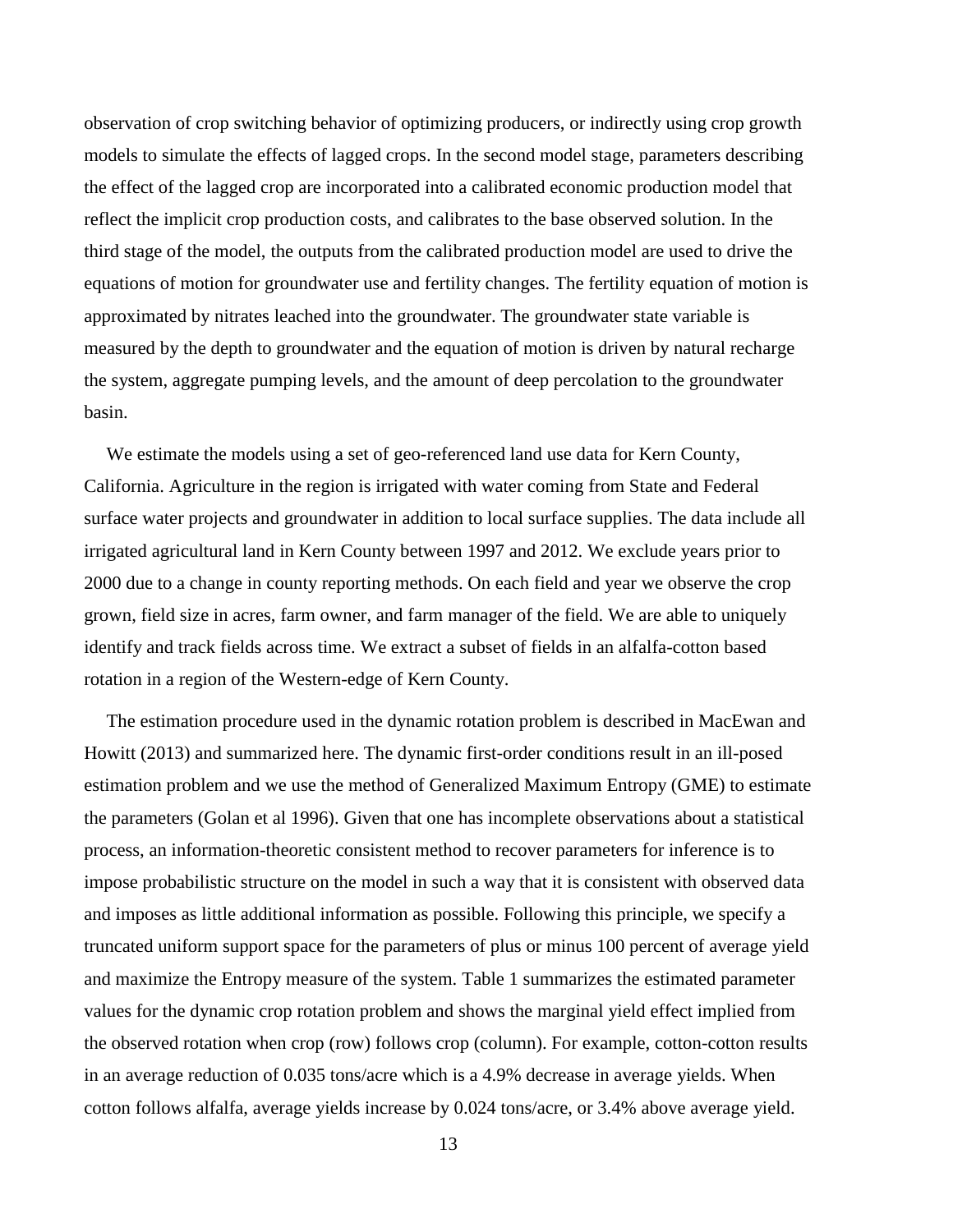|               | <b>Alfalfa</b> | <b>Cotton</b> |
|---------------|----------------|---------------|
| Alfalfa       | $-0.2839$      | 0.4056        |
| <b>Cotton</b> | 0.0248         | $-0.0354$     |

**Table 1. Crop Rotation Parameters Yield Adjustment (tons/acre)**

We estimate the calibrated optimization model using the method of PMP as described in Howitt et al (2012). The calibration procedure involves three steps: a linear program to calculate resource and calibration dual values, a least-squares parameters calibration program that includes exogenous acreage response elasticity estimates, and a series of parameter calculations used in the fully-calibrated CES model. Rotation effects are incorporated as a fourth-step where we calculate the average adjusted crop yields, given the observed rotation, to incorporate into the first-step of the PMP procedure. The end result is a fully-calibrated CES model that includes dynamic crop rotation effects and satisfies the economic and numerical calibration checks proposed in Howitt et al (2012).

# **Table 2. Optimization Model Parameters**

| <b>Optimization Model Parameters</b>      | Value | Units                    |
|-------------------------------------------|-------|--------------------------|
| Alfalfa Acreage Response Elasticity       | 0.51  | $\overline{\phantom{0}}$ |
| <b>Cotton Acreage Response Elasticity</b> | 0.64  | ۰                        |
| Alfalfa average AW                        | 4.48  | af/ac/year               |
| Cotton average AW                         | 3.26  | af/ac/year               |

The nitrate and groundwater equations of motion are parameterized using exogenous information available from county data. The dynamic equations work in a feed-back loop with the calibrated optimization model and track nitrates and groundwater levels across time. The combined framework allows us to estimate the static intensive and extensive margin, in addition the dynamic margin. Tables 3 and 4 summarize the nitrate and groundwater parameters used in the model.

| Tuon oi Tuu ule Turumeed           |          |                    |  |  |
|------------------------------------|----------|--------------------|--|--|
| <b>Nitrate Dynamics Parameters</b> | Value    | Units              |  |  |
| Nitrate Crop Use Factor            | 0.6      | factor             |  |  |
| Nitrate Leaching Factor            | 100      | factor             |  |  |
| Alfalfa Applied Nitrogen           | $\Omega$ | 1 <sub>b</sub> /ac |  |  |
| <b>Cotton Applied Nitrogen</b>     | 180      | 1 <sub>b</sub> /ac |  |  |
| <b>Applied Nitrogen Cost</b>       | 0.084    | \$/1 <sub>b</sub>  |  |  |

**Table 3. Nitrate Parameters**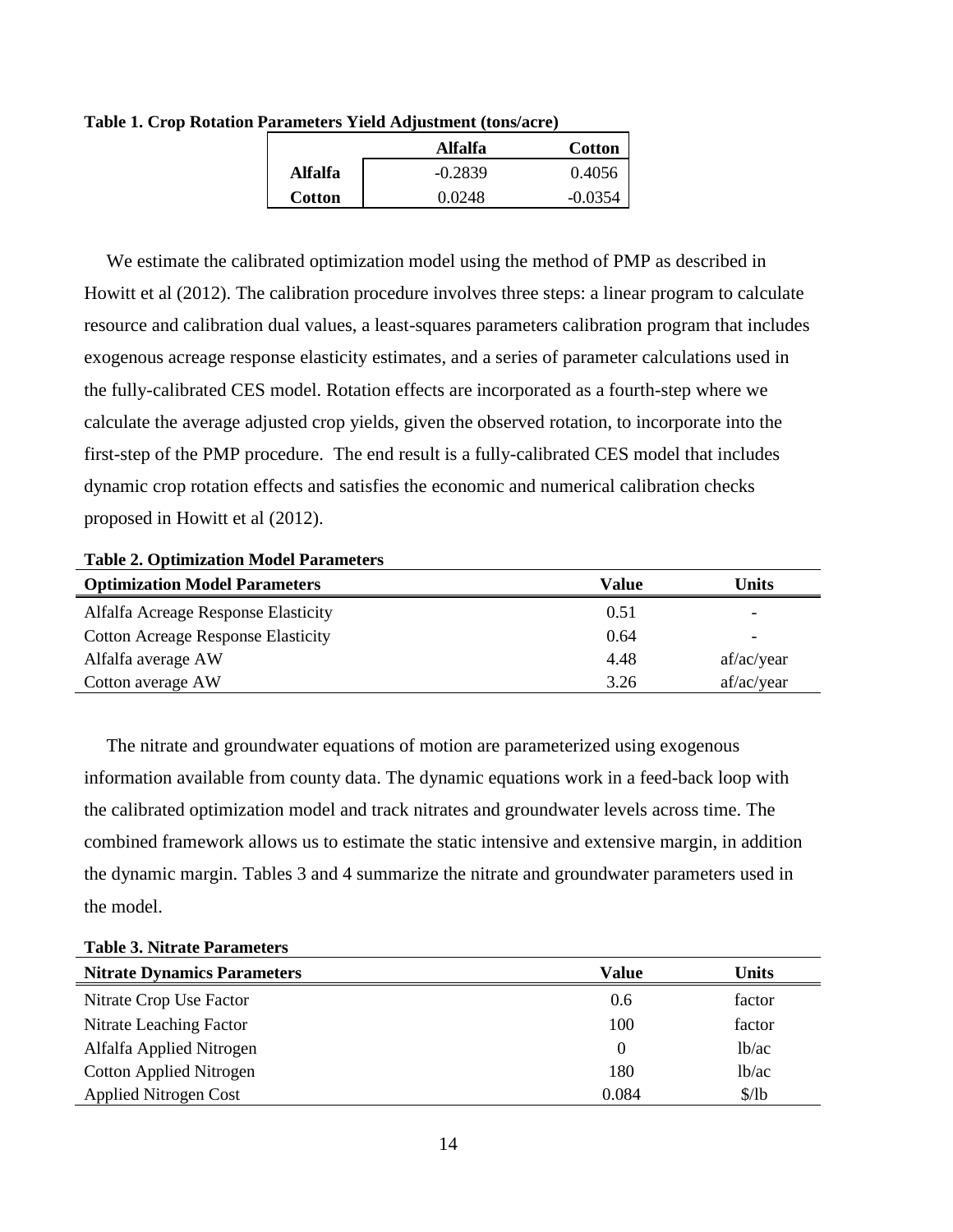**Table 4. Groundwater Parameters**

| <b>Groundwater Dynamics Parameters</b> | Value | Units   |
|----------------------------------------|-------|---------|
| Deep Percolation Factor Alfalfa        | 0.13  | factor  |
| Deep Percolation Factor Cotton         | (0.1) | factor  |
| Natural Recharge                       | 0.02  | af/year |
| Groundwater Basin Size                 | 1000  | ac      |

### **Aggregate Rotation Dynamics and Sustainability**

Before we proceed with policy simulations we want to emphasize the interaction between rotations, production, and externalities. In this section we fix the alfalfa – cotton ratio on the farm and consequently fix the average farm rotation. Conceptually, we can simplify our set of control variables to changing the ratio of alfalfa to cotton acres over a given unit of land. As the ratio of alfalfa to cotton increases, the level of nitrogen applied decreases along with the excess nitrates that percolate to the groundwater for two reasons. First, on average, cotton acreage is smaller and thus the total burden of nitrogen applied is reduced. Second, the increased alfalfa area will fix increasing quantities of nitrogen which then can be utilized by the cotton. At some point in the alfalfa to cotton ratio will reach equilibrium where the quantity of nitrogen being removed from the groundwater in the irrigation water pumped is equal to the quantity percolating down from the cotton acreage, and the net nitrogen applied to cotton through artificial fertilizer is removed in the crop itself. Essentially when the cotton crop that was grown to make your jeans requires no more imported nitrogen than that embodied in the fiber of your jeans, the system will be in nitrate, and thus water quality, steady-state.

Figure 1 illustrates the trade-off between nitrate pollution and groundwater levels, holding other factors constant. As the ratio of alfalfa to cotton increases there is a reduction in fertilizer application and a corresponding decrease in nitrates leached into the groundwater. However, alfalfa is also more water-intensive than cotton and this requires the grower to deplete the groundwater resource at an increased rate. As the depth to groundwater increases, the total dynamic lift and pumping costs increase.

A similar logic applies to the use of water to grow crops, but interestingly, the water use function has the opposite slope to the nitrate function for given shift in the alfalfa to cotton ratio. As in the nitrogen example, think of an increase in the alfalfa to cotton ratio which reduces the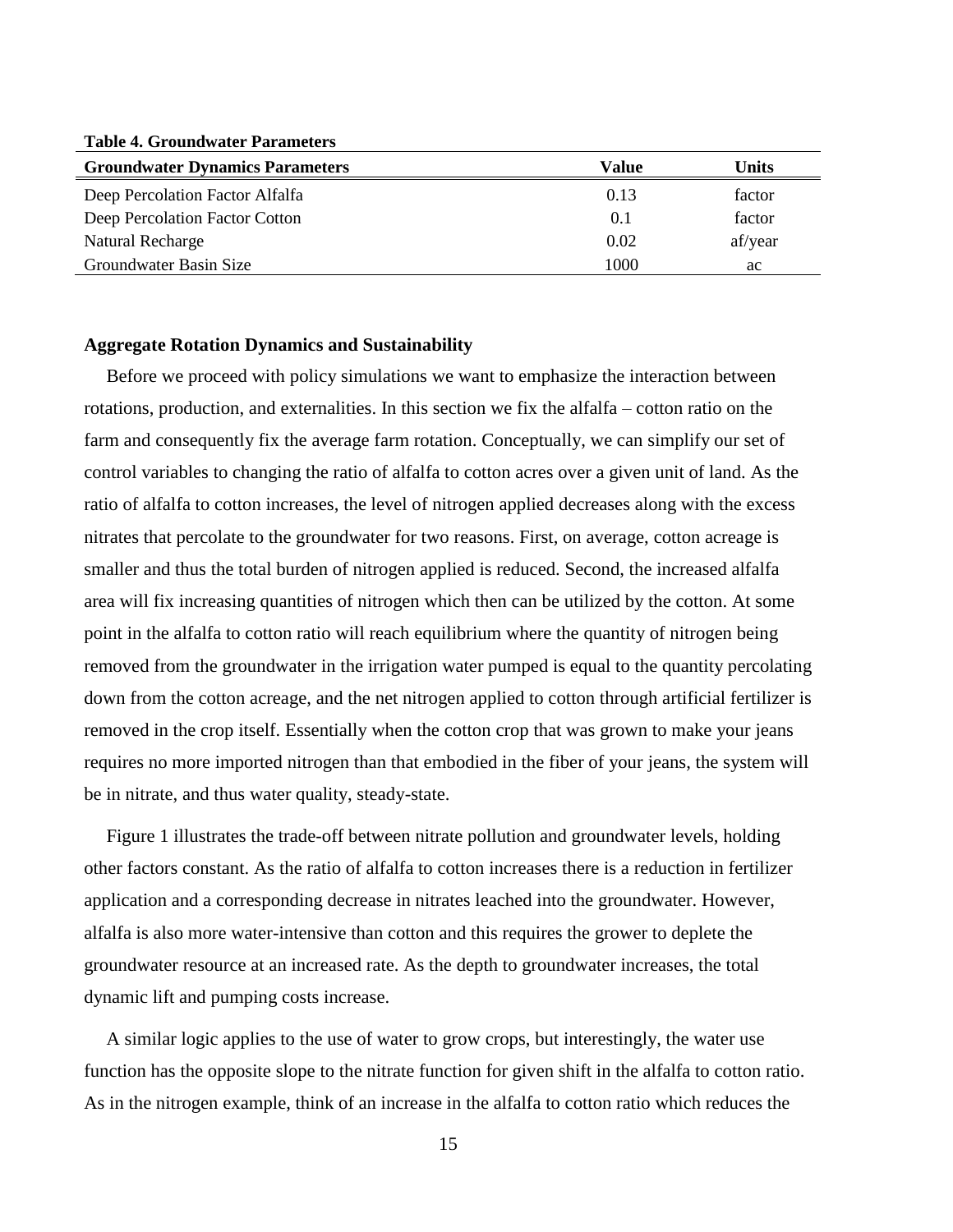nitrogen burden on groundwater, but will, in this case, increase the pumping burden on groundwater due to the higher evapotranspiration requirements of alfalfa. Alfalfa is typically irrigated twice a month for seven months per season, as opposed to cotton which has a shorter growing season and is deliberately stress irrigated at the end of the season to improve the yield in terms of the ratio of boll to vegetative growth.





We want to strike a steady-state balance between groundwater depletion, nitrates, and farm profitability. As the grower shifts to a more alfalfa-dependent rotation this leads to lower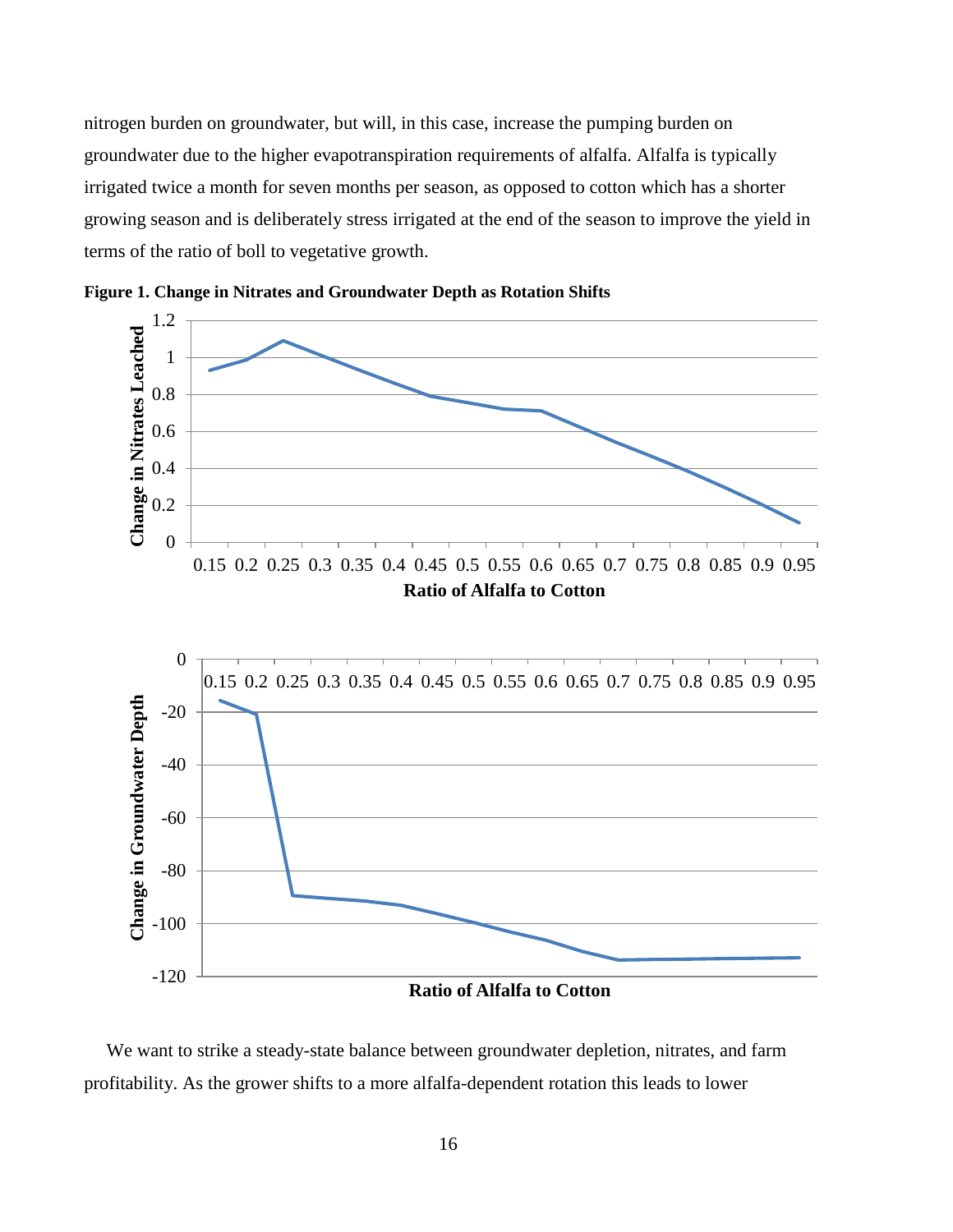profitability. Although cotton is the higher-value crop, alfalfa monoculture will further decrease yields.

#### **Policy Simulations**

In this section we simulate the dynamics of the rotation system. We simulate the model for the years 2013 – 2025 using observed acreage decisions for 2009 – 2012 as initial conditions for the rotation dynamics. In all simulations we hold relative crop prices and production costs constant to isolate the effect of water quality and quantity. Surface water supplies are held constant at the calibrated baseline average. In future iterations of this model we intend to include stochastic surface water deliveries, reflecting the uncertain nature of district deliveries and seasonal precipitation. Similarly, average crop yields are assumed known and held constant in the analysis.

### *Nitrate Dynamics*

An acceptable level of nitrates in the groundwater is in the range of  $3 - 5$  mg/l. Concentrations above this level are known to increase the risk of disease and cancer. We normalize the level of nitrates initially in the groundwater basin to be 5 mg/l to simulate a groundwater basin with existing high levels.

Figure 2 illustrates nitrate levels in the groundwater under baseline conditions from 2013 – 2025. As shown, there is a generally increasing trend in nitrates in the groundwater basin. We can see the cyclical rotation underlying the simulation and the system trends toward a level of just under 10 mg/l concentration, above acceptable levels.



**Figure 2. Groundwater nitrates under no policy action**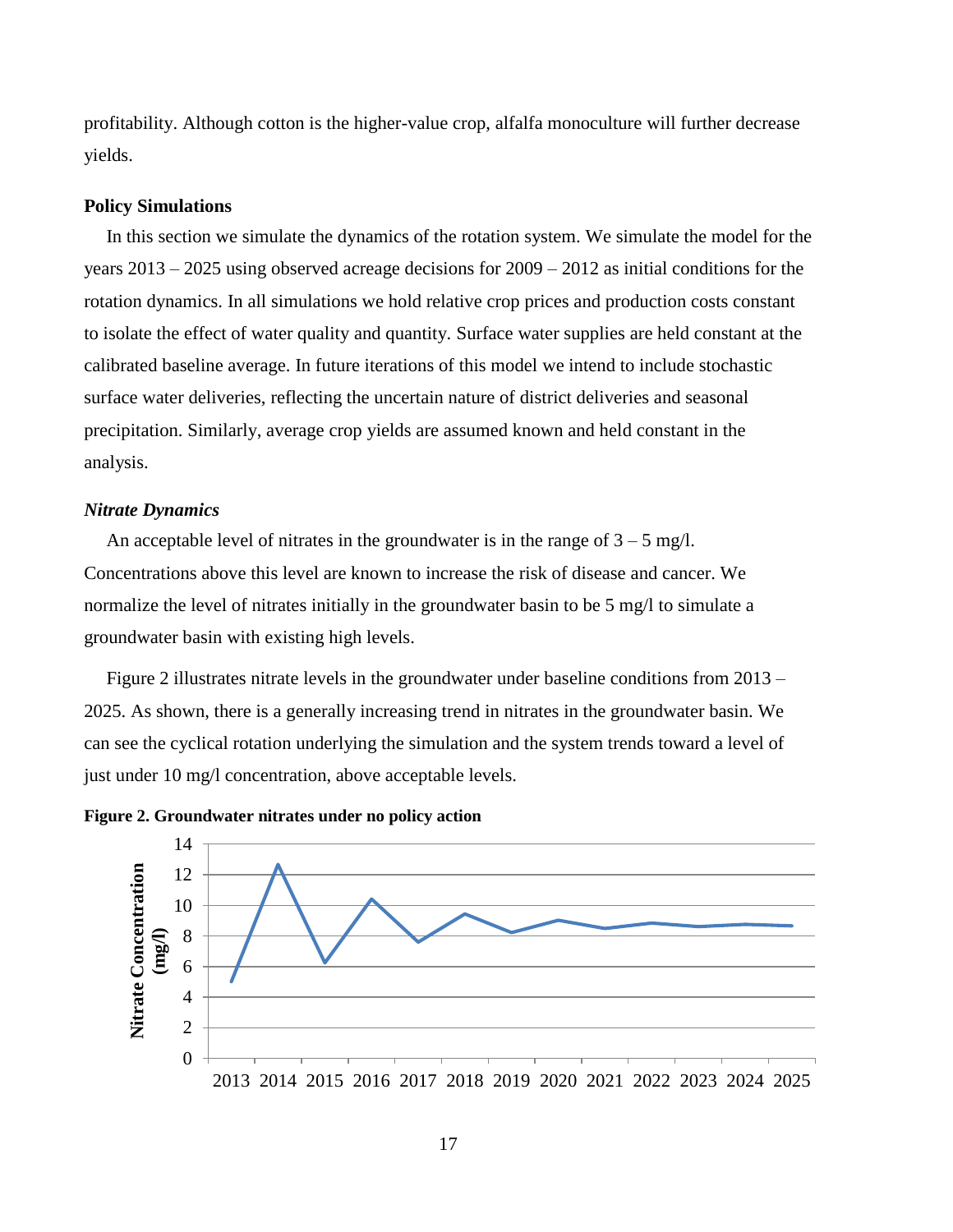It is clear from figure 2 that the level of nitrates in the groundwater exceeds acceptable levels under the current production system. A commonly proposed strategy to reduce nitrates is to discourage excess application of fertilizers. We can simulate this effect with a tax per pound applied nitrogen. To illustrate this situation we impose a tax of \$30/lb of applied nitrogen. Figure 3 illustrates nitrate levels under the baseline simulation and under a tax of \$30 per pound of applied nitrogen.





The fertilizer tax reduces the relative profitability of cotton and encourages a shift toward alfalfa. If the grower were only able to adjust along the static intensive and extensive margins then we would expect a corresponding decrease in cotton yields and farm profitability. The presence of a rotation, included in our model framework, allows for adjustment along the dynamic margin and substitution of alfalfa for cotton as part of a multi-year rotation. This may partially or totally offset some of the yields losses, thereby allowing the grower to move toward more sustainable groundwater nitrates at a lower cost to farm profits and the regional economy.

Figures 4 and 5 illustrate the intensive margin response to a fertilizer tax. Baseline average applied nitrogen per acre for cotton is 180 pounds per acre. Under a fertilizer tax we see a substantial intensive margin response as the grower reduces applied nitrogen. This has a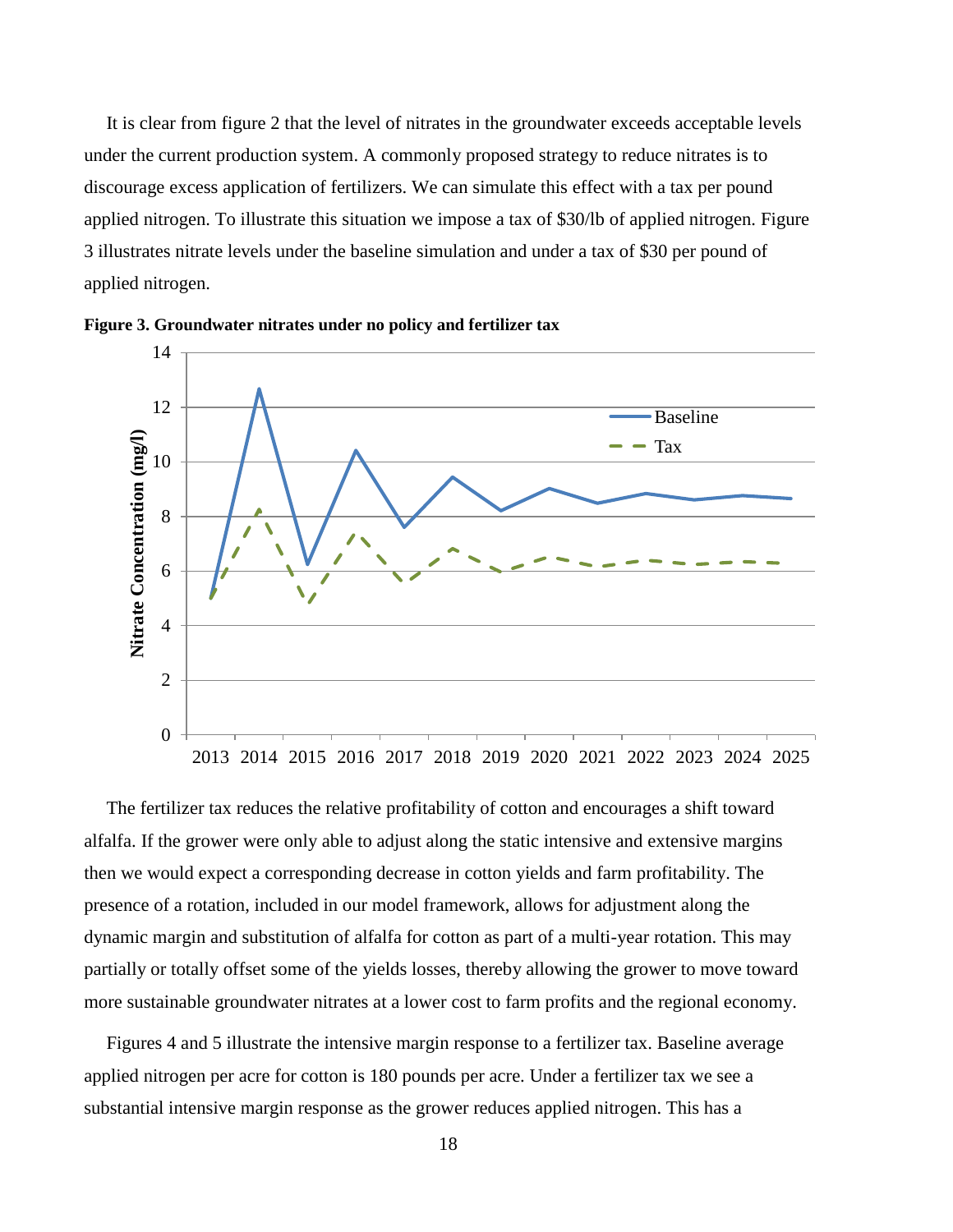corresponding cotton yield effect (movement around the CES surface) which can be partially offset by increased alfalfa rotation. We see again the cyclical effect of crop rotation and reduction in fertilizer use, decreasing from an average of 171 lb/ac to 121 lb/ac.



**Figure 4. Cotton applied nitrogen per acre under no policy action**



**Figure 5. Cotton applied nitrogen per acre under fertilizer tax**

Groundwater nitrate levels are reduced under a fertilizer tax. The grower substitutes away from cotton toward increased alfalfa in the rotation and there is a corresponding effect on both cotton and alfalfa yields. Importantly, alfalfa has higher water requirements than cotton, which increases groundwater use and may further deplete the aquifer. A steady-state solution requires balancing grower profitability, nitrate levels, and groundwater use.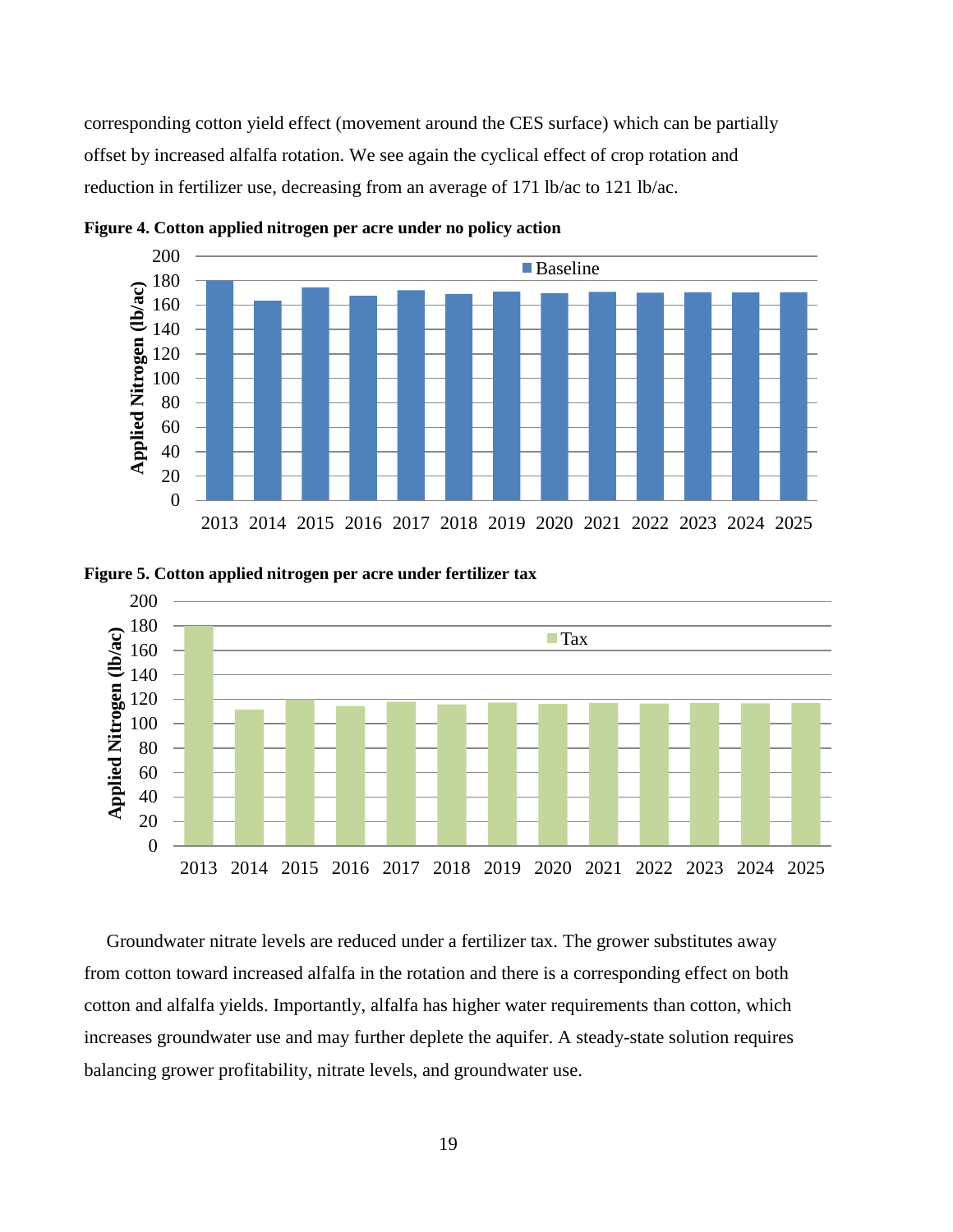### *Groundwater Dynamics*

In addition to nitrate levels we are also interested in management of the underlying aquifer. The farm receives annual surface water deliveries that are sufficient to meet less than 40 percent of observe base-year crop demand. The grower makes up the remaining water requirements by pumping groundwater. Increased pumping leads to drawdown of the aquifer and increased dynamic lift, which translates into higher pumping costs and lower farm profits. Figure 6 illustrates the (dynamic) depth to groundwater under the baseline policy simulations.



**Figure 6. Baseline aquifer dynamic depth**

In the absence of policy intervention we see the aquifer trending toward an apparent steadystate of around 300 feet of dynamic lift. With pump efficiency, maintenance costs, and electricity prices this translates into a cost of \$123 per acre foot of irrigation groundwater. By comparison, surface water deliveries are available in the region between \$20 and \$70 per acre foot, we use a cost of \$30 per acre foot in the model. Figure 7 illustrates the annual change in total dynamic lift.



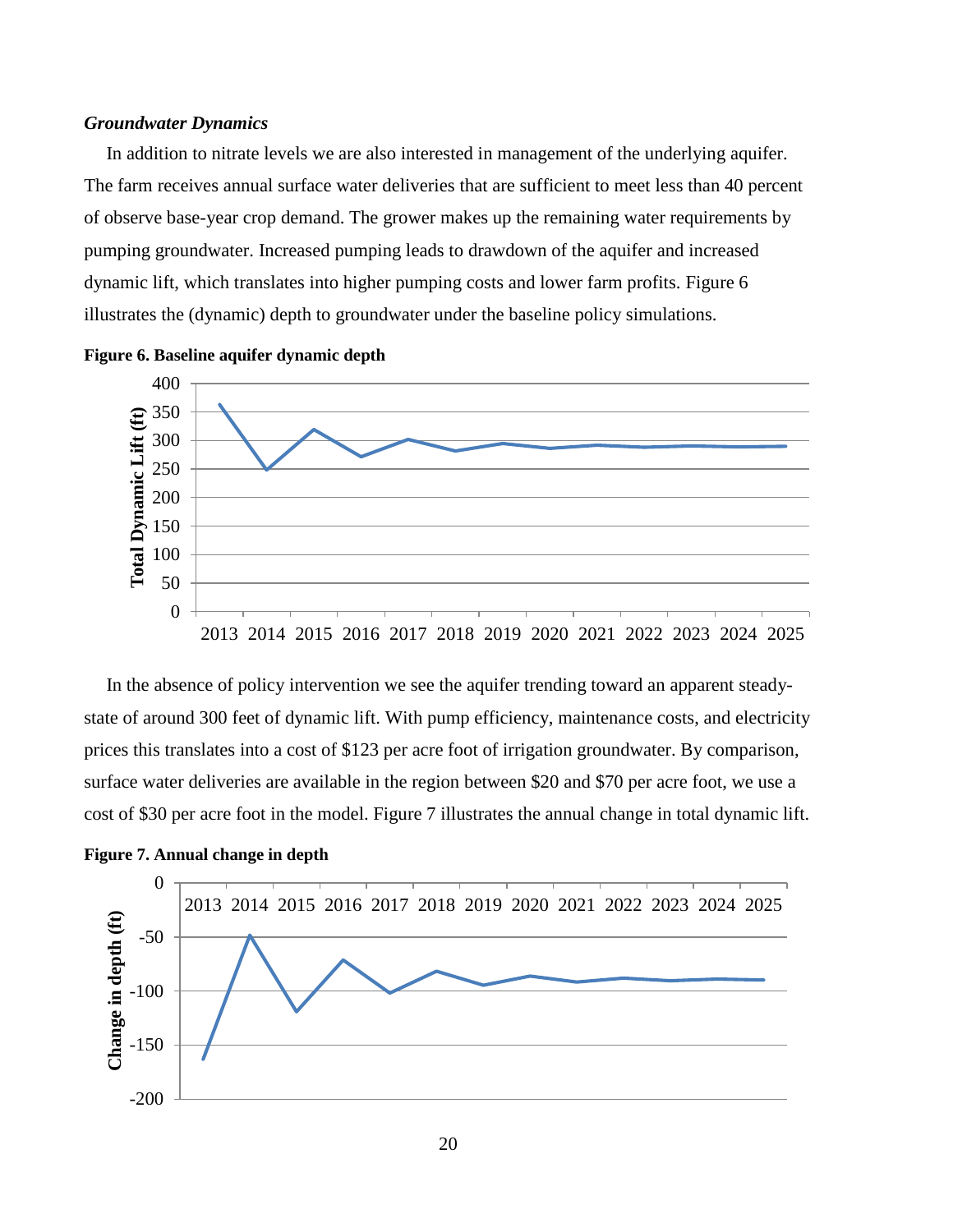Again, we see the cyclical pattern driven by the underlying alfalfa-cotton rotation. There is large variation in year-to-year change in dynamic lift and a corresponding change in pumping costs. Of course, the farm in our example is assumed to lie over a closed groundwater basin which is why we see such large seasonal variability. To prevent drawdown we can impose a groundwater extraction charge on the grower. Here we simulate the model with a charge of \$25 per acre foot. Figure 8 illustrates the results.





A groundwater pumping charge of \$25 per acre foot reduces the depth to groundwater. The grower reduces applied water per acre and substitutes toward the less water-intensive cotton in the rotation. The average total dynamic lift over the simulation period decreases from 294 feet to 269 feet. It is of note that some of the more stable groundwater basins in California impose a groundwater charge on agricultural users. In Santa Clara County, the Santa Clara Valley water district imposes a charge of just under \$20 per acre-foot. This combined with other management efforts has worked to stabilize groundwater levels in a region historically plagued by substantial subsidence.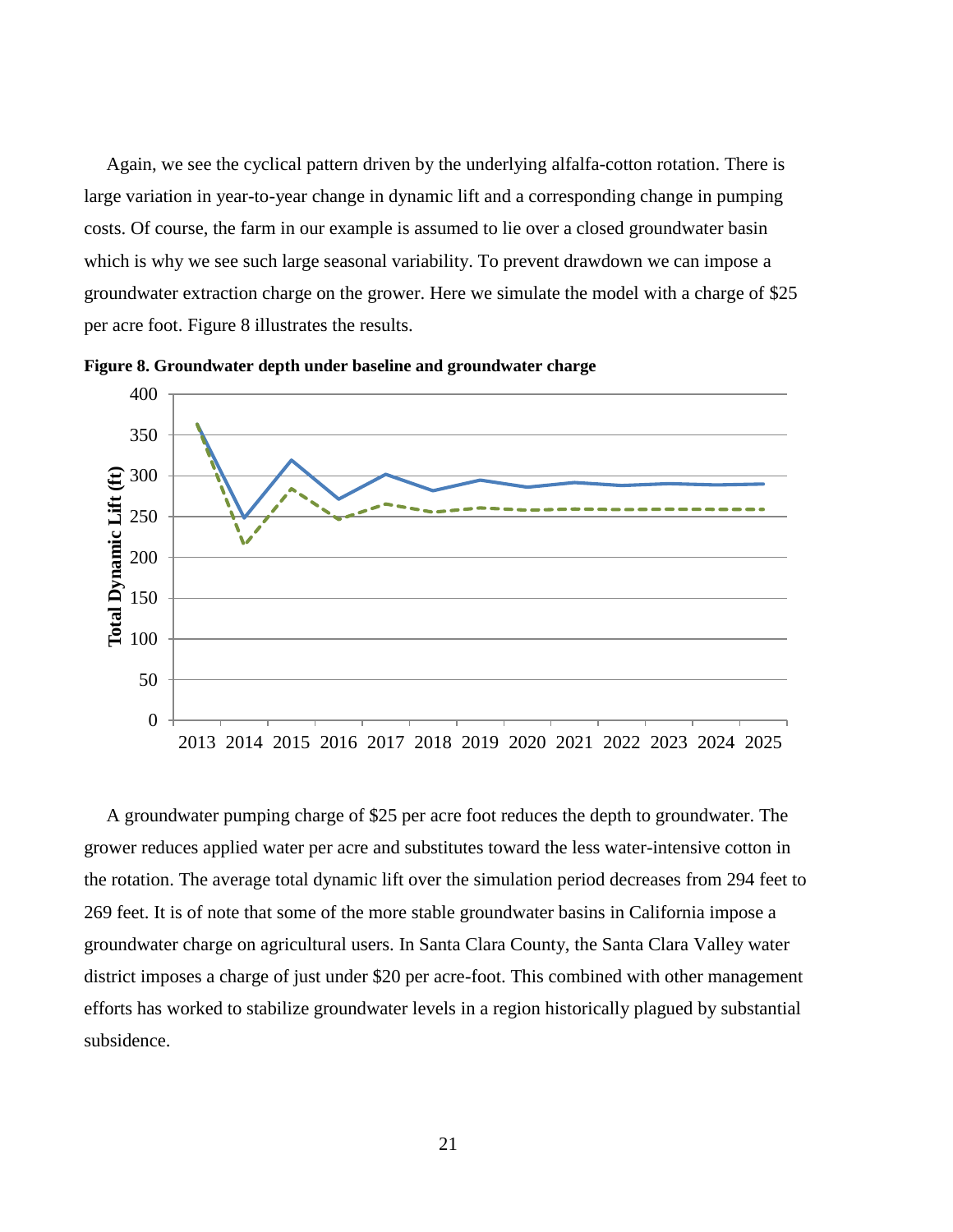Total surface water supplies are held constant in the analysis. If instead we were to simulate additional surface water available we could estimate the corresponding change in groundwater depth and the implicit benefits of the additional surface water. As with the nitrogen tax, there are intensive and extensive margin adjustments underlying the policy simulations.

#### **Summary and Steady-State Solution and Social Costs**

One definition of a steady-state sustainable solution requires that the rate of change in nitrates and depth to groundwater are constant and consistent with long-run utility maximization for the grower. We can alternatively conceptualize sustainability from a physical perspective and impose threshold levels of groundwater levels and nitrates. We will extend this work in the future to model the formal dynamic steady-state solution. Other areas for further refinement include incorporating a sequential dynamic PMP procedure, incorporating a dynamic feedback between groundwater quality and crop yields and production costs, and expanding the model from the farm to a larger basin.

In summary, we have proposed a three-step estimation framework to evaluate sustainable policies. The framework allows for estimation of the intensive, extensive, and dynamic margin response. We estimate grower response to policies designed to encourage a more sustainable agriculture and discuss further steps to estimate the full steady-state sustainable solution.

In the framework presented in this paper, to reach steady-state of fertility can only be achieved by rotating net nitrogen using crops, which may or may not need additional fertilizer, with net nitrogen increasing crops such as legumes. In general, net nitrogen using crops such as cotton are characterized by higher profits per unit land, and lower water use per unit land. Conversely, net nitrogen increasing crops such as dry beans or alfalfa, have lower net revenues per acre than cotton, but a high water requirement per acre than cotton. We have shown this explicit trade-off between the rates of change of fertility stocks and resource stocks and we have presented the sustainability problem as one of simultaneously striking a steady-state balance between the rates of fertility change and changes in stocks of groundwater.

We feel that the framework presented in this paper will be of value for evaluating sustainable intensification strategies, for example in developing countries. In most cases the adoption of crop intensification technologies results in greater use of nitrogen and water. Sustainable intensification recognizes that, to offset these, we must have a change in the rotation to preserve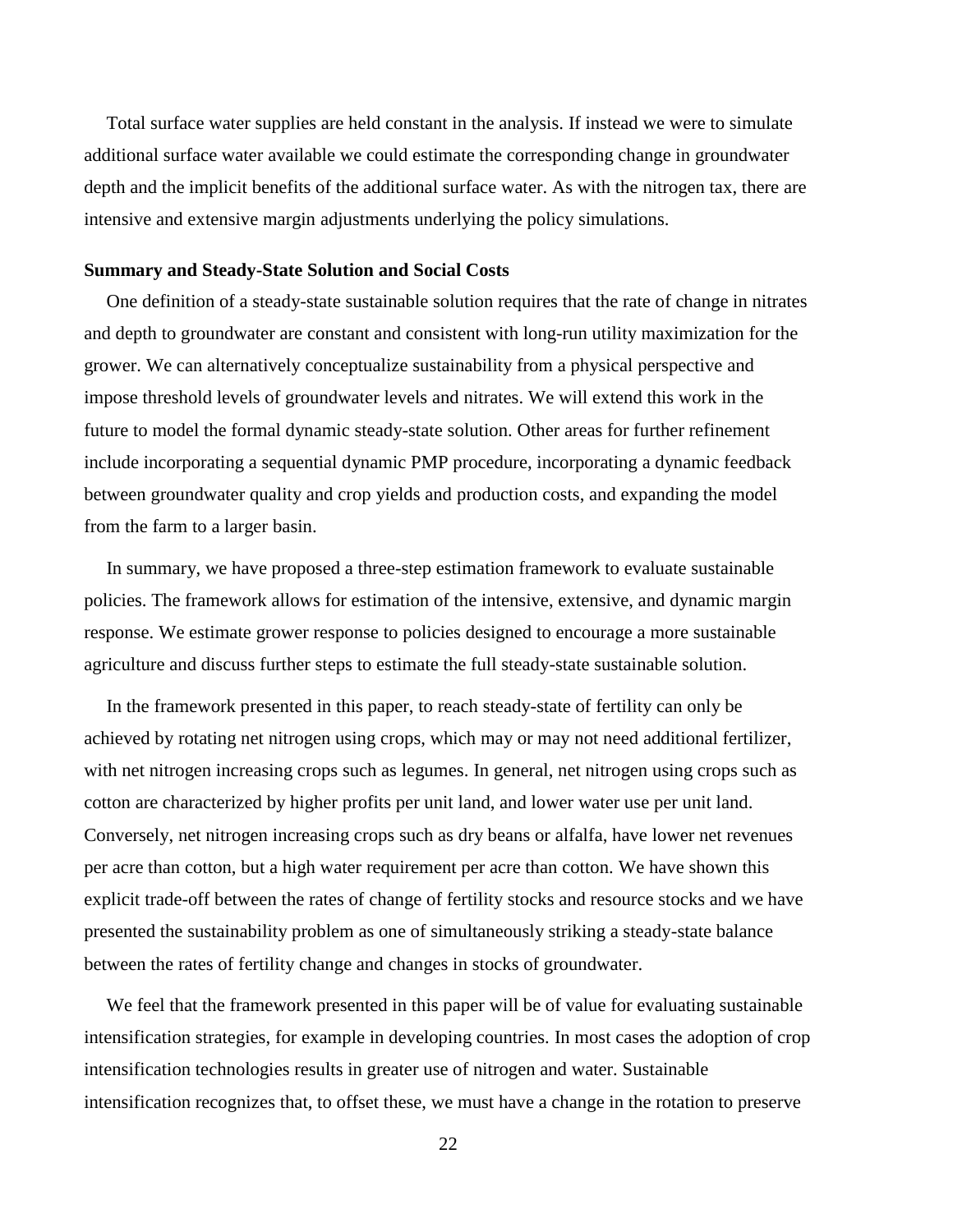the physical steady-state between groundwater and nitrogen use. Intensification that is also sustainable must balance both the rotation and the productivity of new technology.